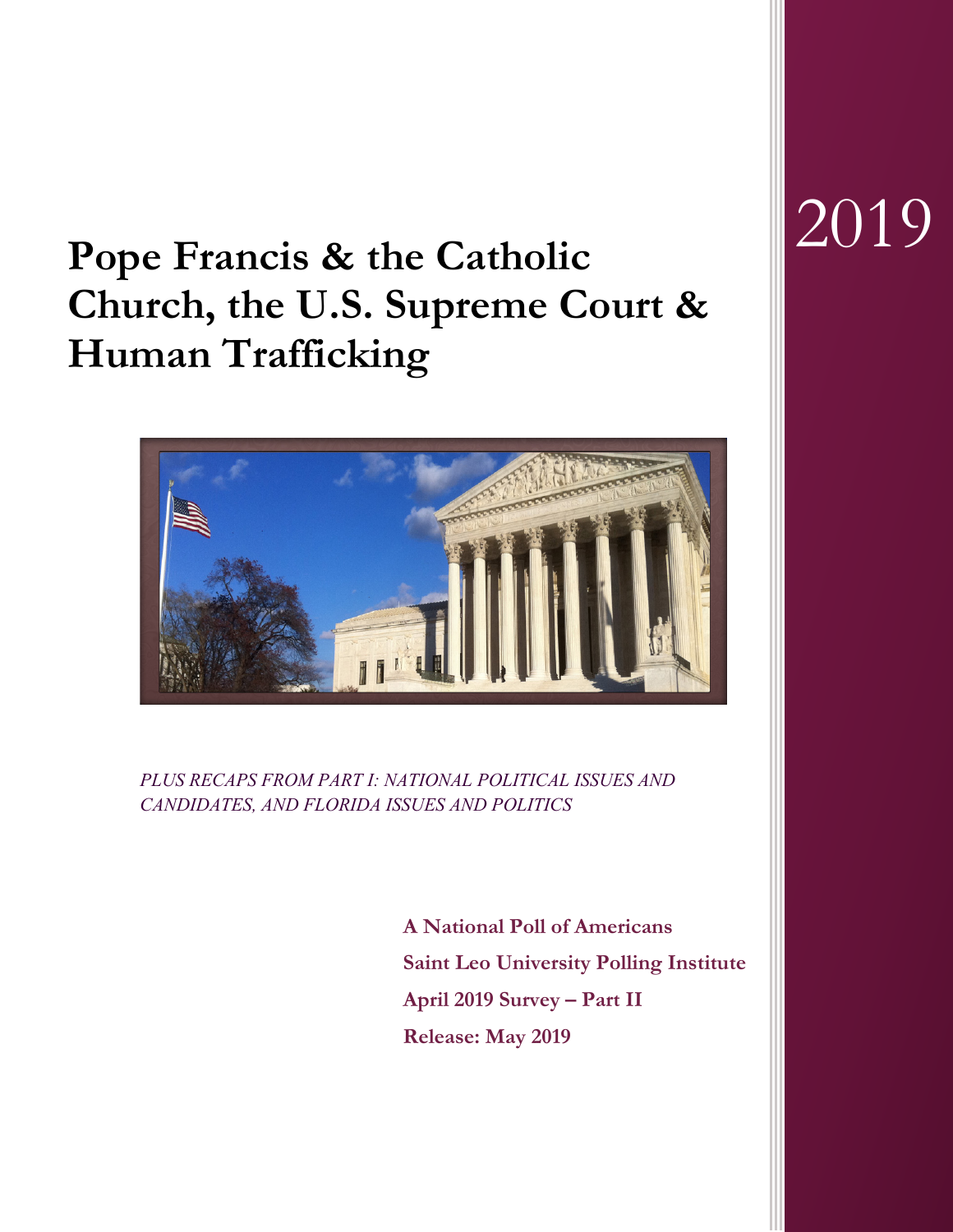## **Statement of Confidentiality and Ownership**

All of the analyses, findings and recommendations contained within this report are the exclusive property of the Saint Leo University Polling Institute.

As required by the Code of Ethics of the National Council on Public Polls and the United States Privacy Act of 1974, the Saint Leo University Polling Institute maintains the anonymity of respondents to surveys the Institute conducts. No information will be released that might, in any way, reveal the identity of the respondent.

Moreover, no information regarding these findings will be released without the written consent of an authorized representative of the Saint Leo University Polling Institute.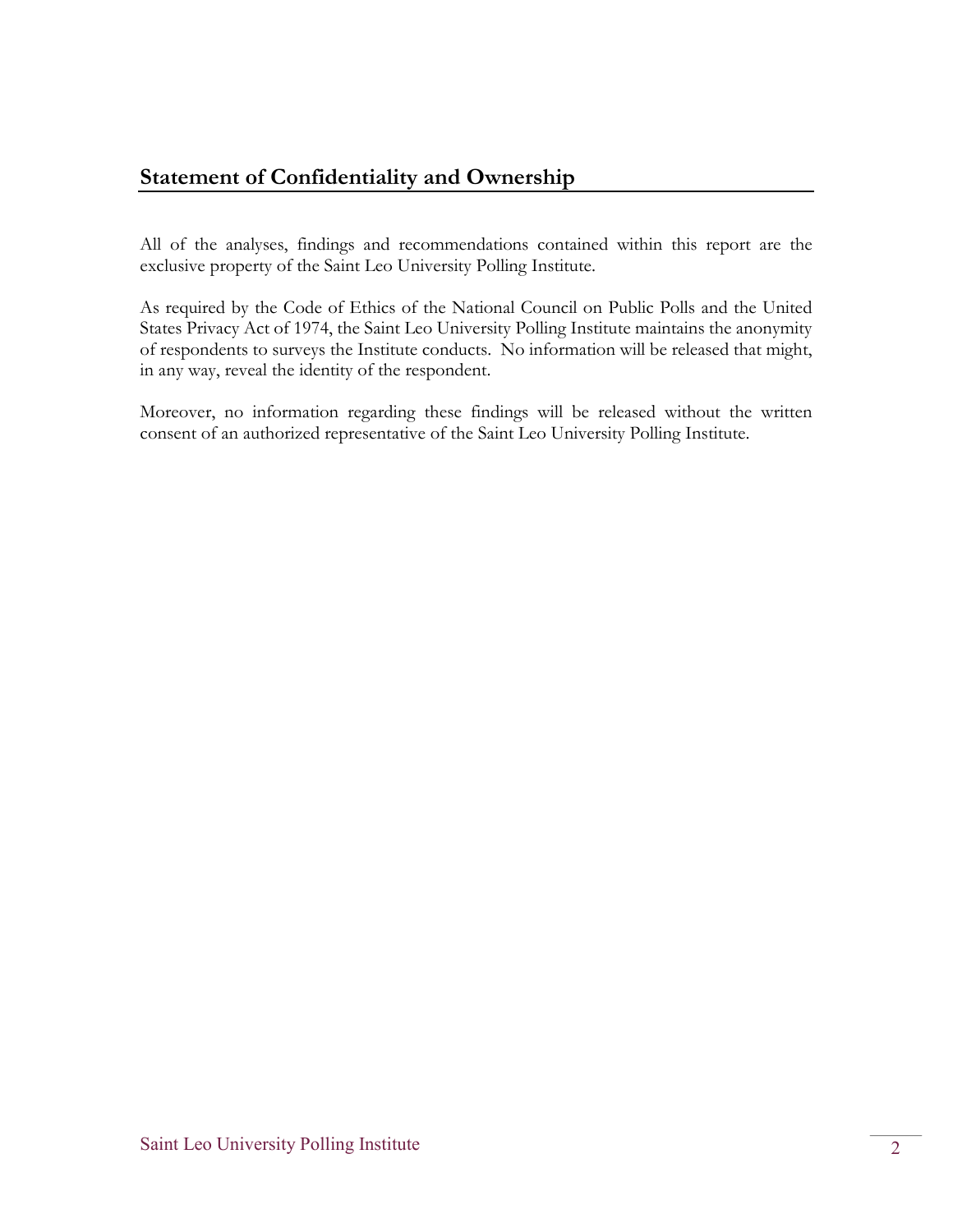# **TABLE OF CONTENTS**

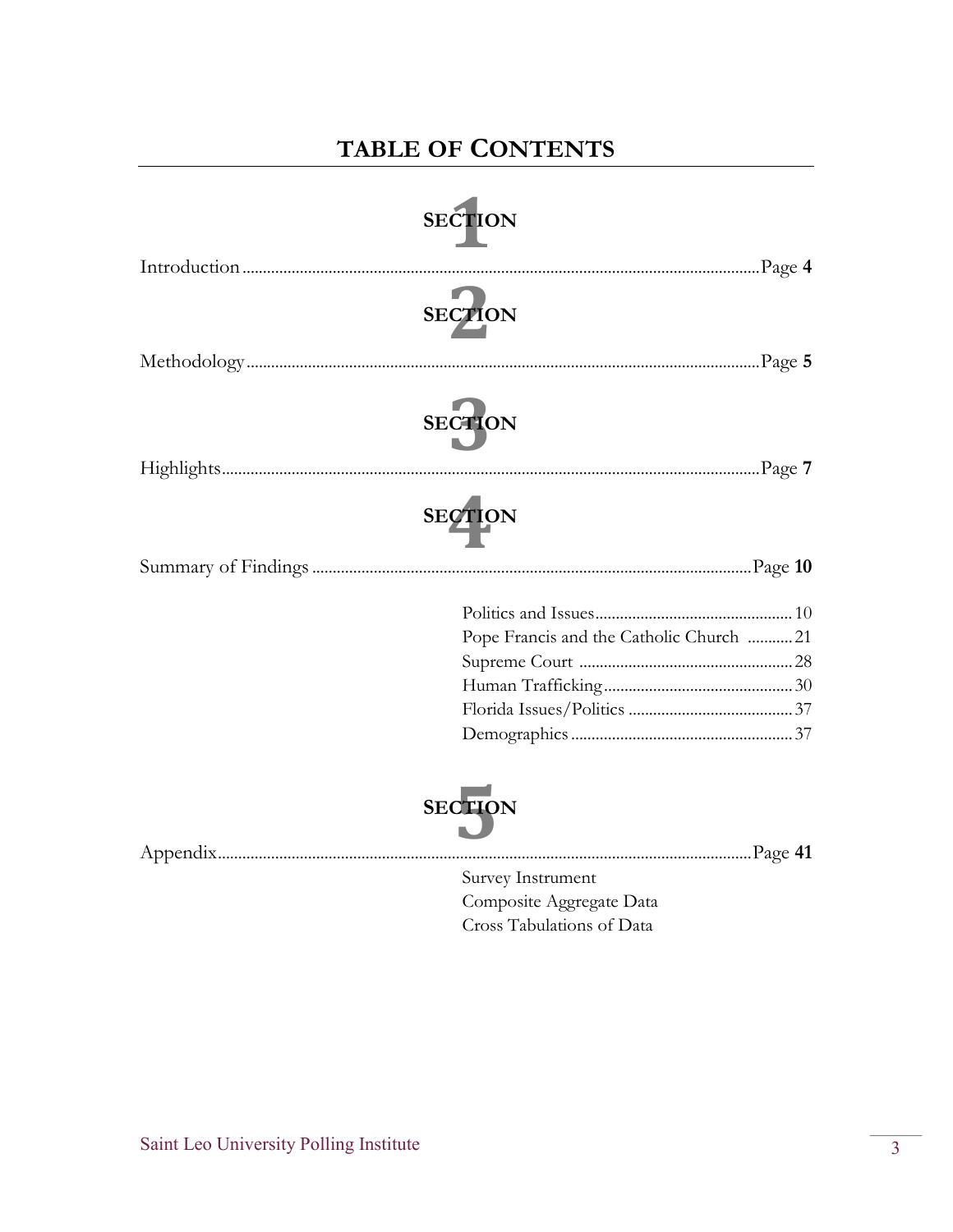# **1INTRODUCTION**

The Saint Leo University Polling Institute is pleased to present the results of a national poll of Americans.

The poll was designed to assess public views regarding politics, 2020 candidates, issues, Pope Francis, the Catholic Church, vacation plans, the U.S. Supreme Court and Human Trafficking. Among Florida poll participants – job ratings for the Governor and U.S. Senators were collected.

The research study included survey responses from 1000 respondents nationally and 500 respondents within Florida approximately proportional to state population contribution. The poll was conducted April 22 – 29, 2019. A pre-test occurred on April 20, 2019.

The national poll included the following areas for investigation:

- $\triangleright$  Job approval ratings for President Trump, Vice-President Pence, U.S. House Speaker Nancy Pelosi and U.S. Senate Majority Leader Mitch McConnell;
- $\triangleright$  Views on Democratic presidential hopefuls;
- $\triangleright$  Issues of concern;
- > Impressions of Pope Francis;
- $\triangleright$  Impressions of the Catholic Church;
- $\triangleright$  Ratings of Pope Francis on several initiatives;
- $\triangleright$  Vacation plans (Part I);
- Views on the U.S. Supreme Court;
- $\triangleright$  Views on Human Trafficking;
- Views on Florida 2018 candidates; and,
- > Demographics.

Section II of this report discusses the Methodology used in the study, while Section III includes Highlights derived from an analysis of the quantitative research. Section IV is a Summary of Findings from the online survey.

Section V is an Appendix to the report containing the survey instrument employed, the composite aggregate data and cross tabulations.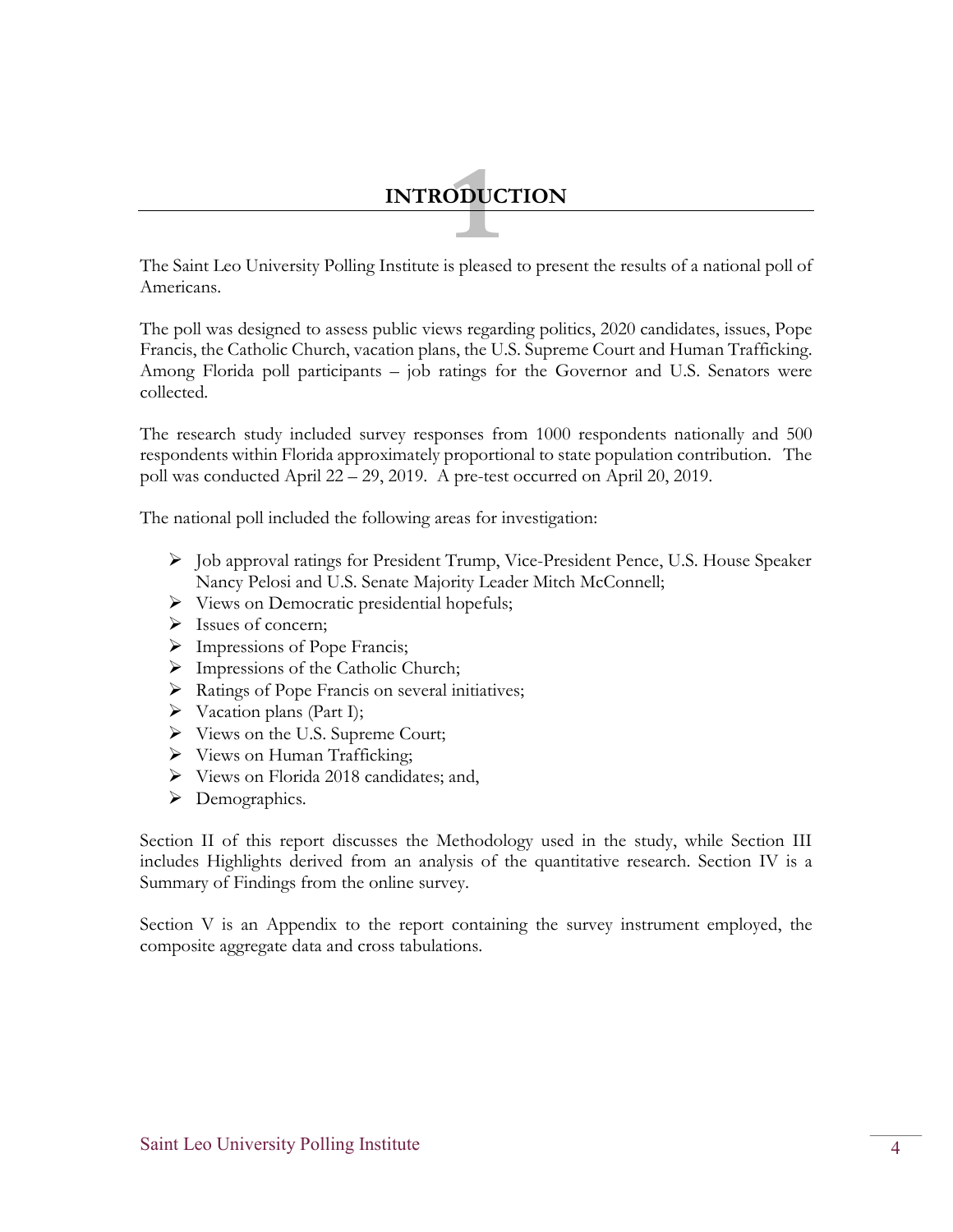# **METHODOLOGY 2**

Using a quantitative research design, the Saint Leo University Polling Institute completed 1000 online surveys nationally and 500 among Florida residents.

Survey design input was provided by the membership of the Polling Institute Committee.

Survey design is a careful, deliberative process to ensure fair, objective and balanced surveys. Staff members, with years of survey design experience, edit out any bias. Further, all scales used by the Institute (either numeric, such as one through ten, or wording such as strongly agree, somewhat agree, somewhat disagree, or strongly disagree) are balanced evenly. Additionally, placement of questions is carefully accomplished so that order has minimal impact.

This survey was conducted April 22 - 29, 2019.

Respondents qualified for the survey if they were a resident of the United States and 18 years of age or older. Responses were approximately proportional to each state's population.

All facets of the study were completed by the Polling Institute's senior staff and researchers. These aspects include survey design, pre-test, computer programming, fielding, coding, editing, verification, validation and logic checks, computer analysis, analysis and report writing.

Statistically, a sample of 1000 completed surveys has an associated margin for error of  $+/- 3.0\%$  at a 95% confidence level. A sample of 500 Florida respondents has an associated margin for error of  $+/-4.5%$  at a 95% confidence level.

Results throughout this report are presented for composite results – all 1000 cases. Throughout, composite results are presented side by side with Florida specific results.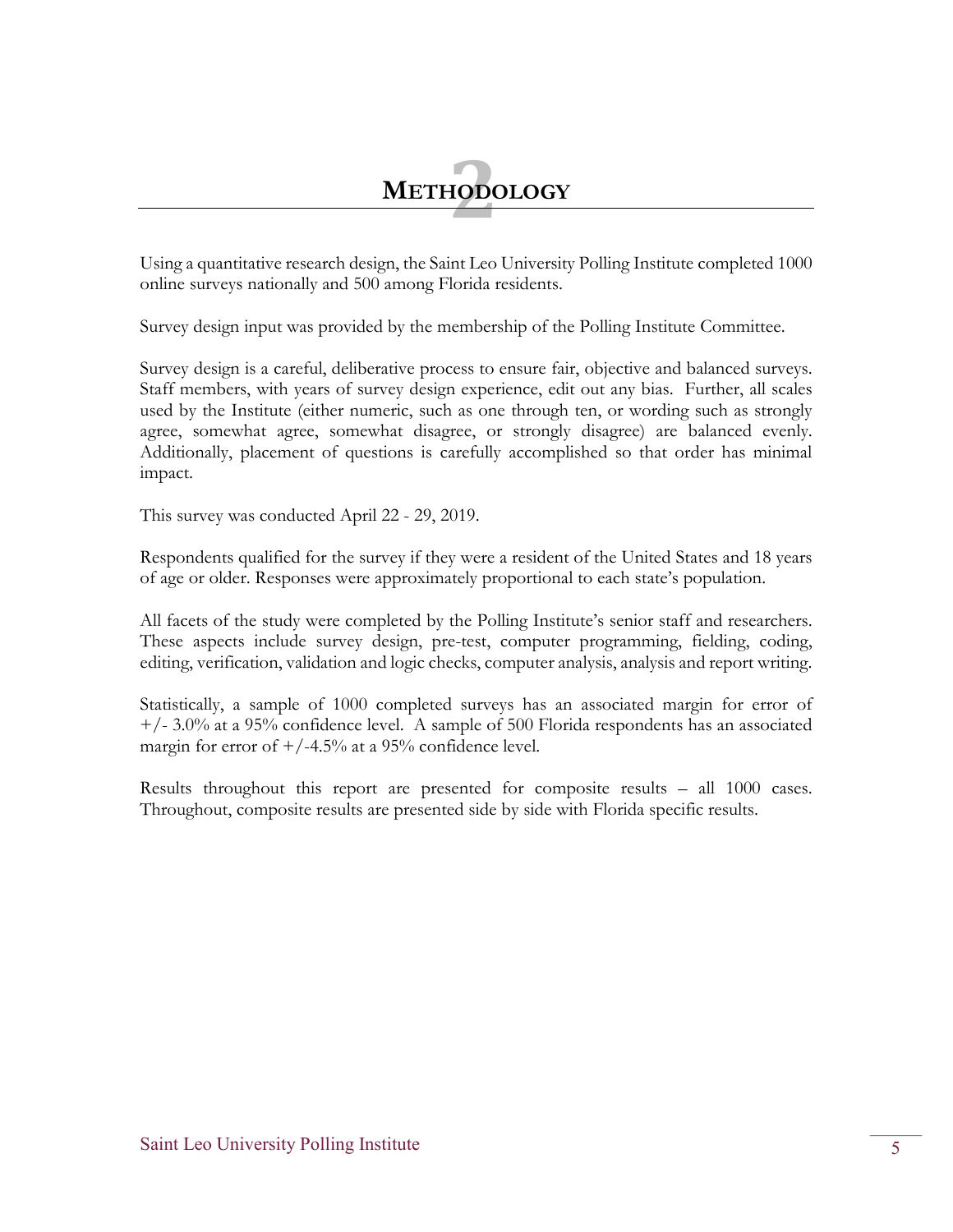Readers of this report should note that any survey is analogous to a snapshot in time and results are only reflective of the time period in which the survey was undertaken. Should concerted public relations or information campaigns be undertaken during or shortly after the fielding of the survey, the results contained herein may be expected to change and should be, therefore, carefully interpreted and extrapolated.

Furthermore, it is important to note that all surveys contain some component of "sampling error". Error that is attributable to systematic bias has been significantly reduced by utilizing strict random probability procedures. This sample was strictly random in that selection of each potential respondent was an independent event based on known probabilities.

Each qualified online panel member within the United States had an equal chance for participating in the study. Statistical random error, however, can never be eliminated but may be significantly reduced by increasing sample size.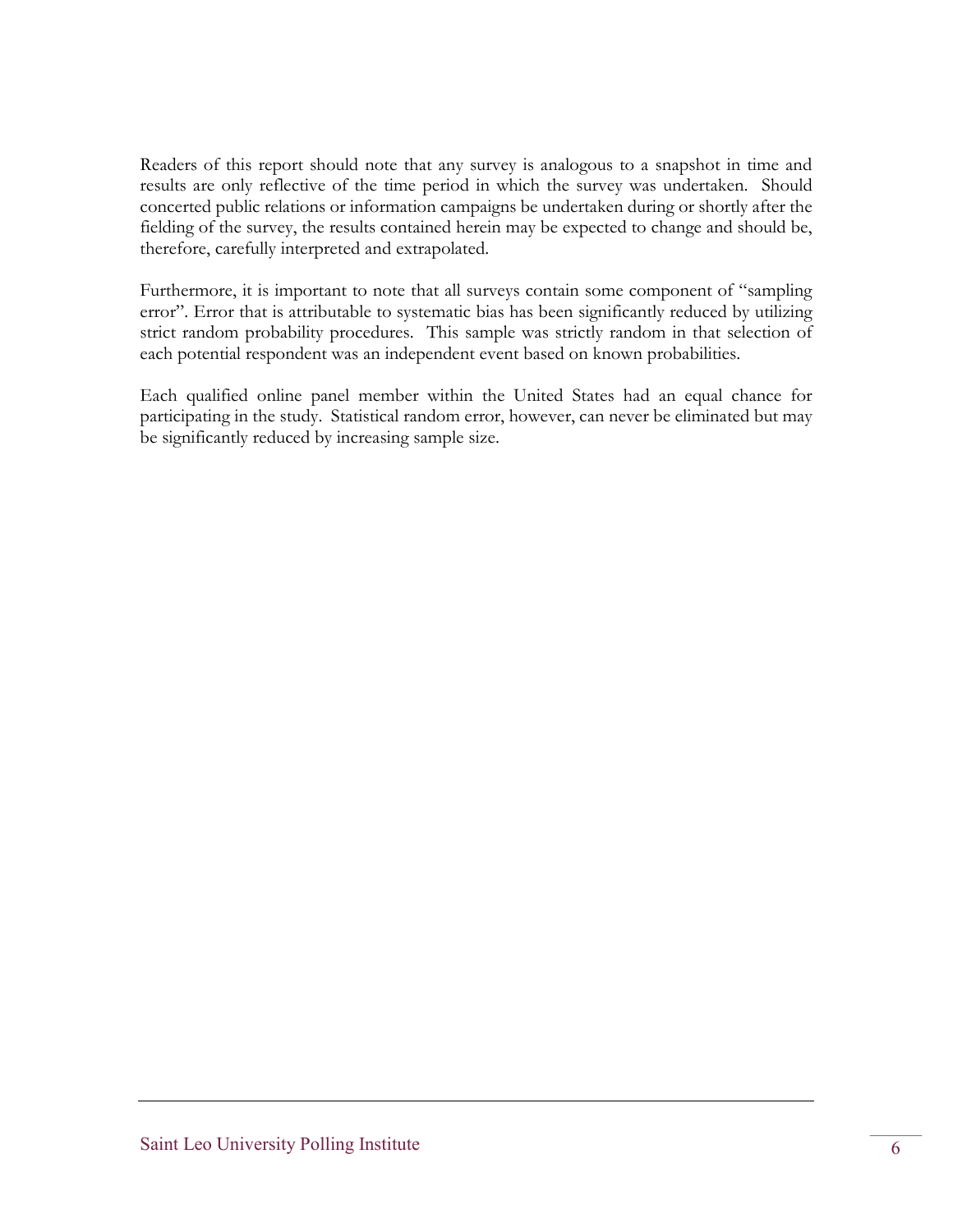#### **ON POLITICS,ISSUES AND 2020 CANDIDATES…**

**Job approval for President Trump remains statistically unchanged between February 2019 (39.8%) and the current April 2019 poll (41.8%).**

**Job approval ratings for Vice President Mike Pence, Senator Mitch McConnell and Congresswoman Nancy Pelosi were recorded as 43.9%, 28.1% and 39.0%, respectively.**

**The most important issues, according to poll respondents, remained constant over the past few months including: healthcare, immigration, jobs/the economy and government spending.** 

**Concern over immigration has increased significantly – from 5.0% in November 2017 and 8.6% in February 2018 to 18.3% in the current, April 2019, poll.**

**Leading preferences, among Democrats polled, for their presidential nominee include, in declining order: Joe Biden (53.5%), Bernie Sanders (29.7%), Kamala Harris (29.4%), Beto O'Rourke (23.7%), Cory Booker (19.3%), Pete Buttigieg (19.3%) and Elizabeth Warren (19.0%).**

**The most desirable traits or characteristics expressed by poll respondents for presidential candidates included in declining order: honest/believable, working with both political parties, integrity, moral, electable, and personable/likeable. Independents are significantly more likely than Republicans or Democrats to consider a willingness to work with both political parties as an important trait.**

**Among all respondents, Joe Biden is considered the best hope for Democrats to defeat President Trump in 2020.**

**While 65.0% of Republicans surveyed suggested they could not support any of the probable or declared Democrats over President Trump, a sizable percentage did report a willingness to support Joe Biden (18.6%). Some could also support Bernie Sanders (7.7%) and Pete Buttigieg (5.8%) over President Trump.**

#### **ON POPE FRANCIS AND THE CATHOLIC CHURCH…**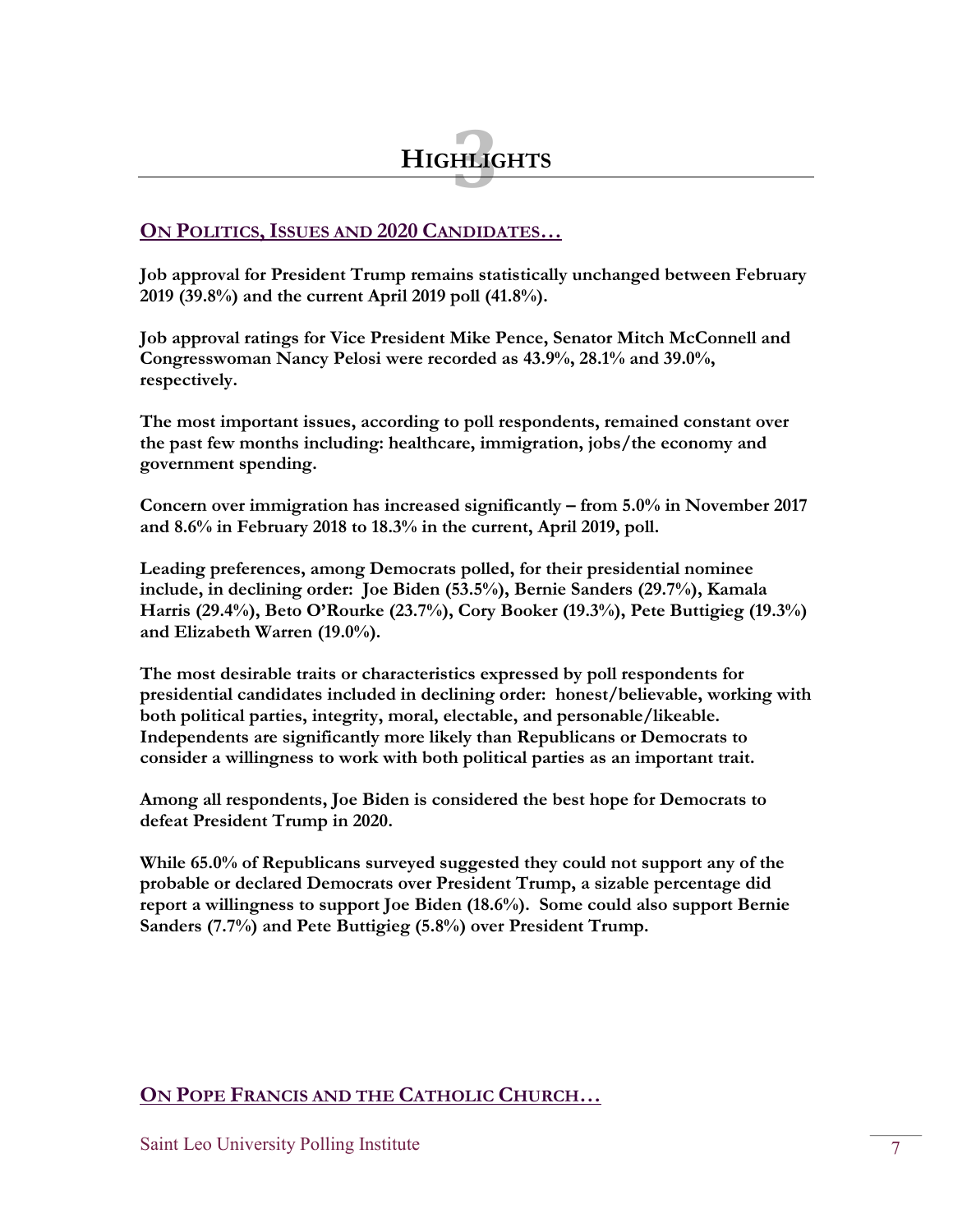**Overall favorable opinion (strongly and somewhat) of the Catholic Church in the United States moved up slightly from 37.2% in February 2019 polling to 40.1% in April 2019. Among Catholics the favorable opinion (strongly and somewhat) was recorded at 57.1%.** 

**The favorability rating for Pope Francis is moving up after a significant drop in October 2018. Ratings in October 2018, February 2019 and April 2019 were 44.7%, 55.6% and 57.9%, respectively.**

**The pope continues to receive strong favorable job approval on human rights efforts (62.5%) and advancing the cause of the poor (62.0%). Pope Francis receives low marks for handling of sexual abuse involving clergy (29.0%) and handling cases of sexual abuse of nuns by priests and bishops (27.2%).**

**A majority of poll respondents, 52.6%, suggested that handling sexual abuse internally /within the Church was a leading contributor to the abuse – leading priests to be unafraid of consequences.** 

**Large majorities of respondents, 81.3%, suggested the Catholic Church was slow moving in identifying and acting on sexual abuse involving Catholic clergy. Among Catholics, nationally, the percentage was even higher – 89.3%.** 

**Nearly three-quarters, 74.0%, of all respondents suggested that preserving and protecting the Catholic Church's influence and reputation at all cost was a reason for slow action on abuse. Among Catholics, the percentage is higher – 84.8%.** 

**Over three-quarters of all respondents, 79.5%, agreed (strongly or somewhat) that Church hierarchy should require mandatory reporting of clergy sexual abuse to appropriate law authorities outside the church. Among Catholics the percentage is 93.6%.**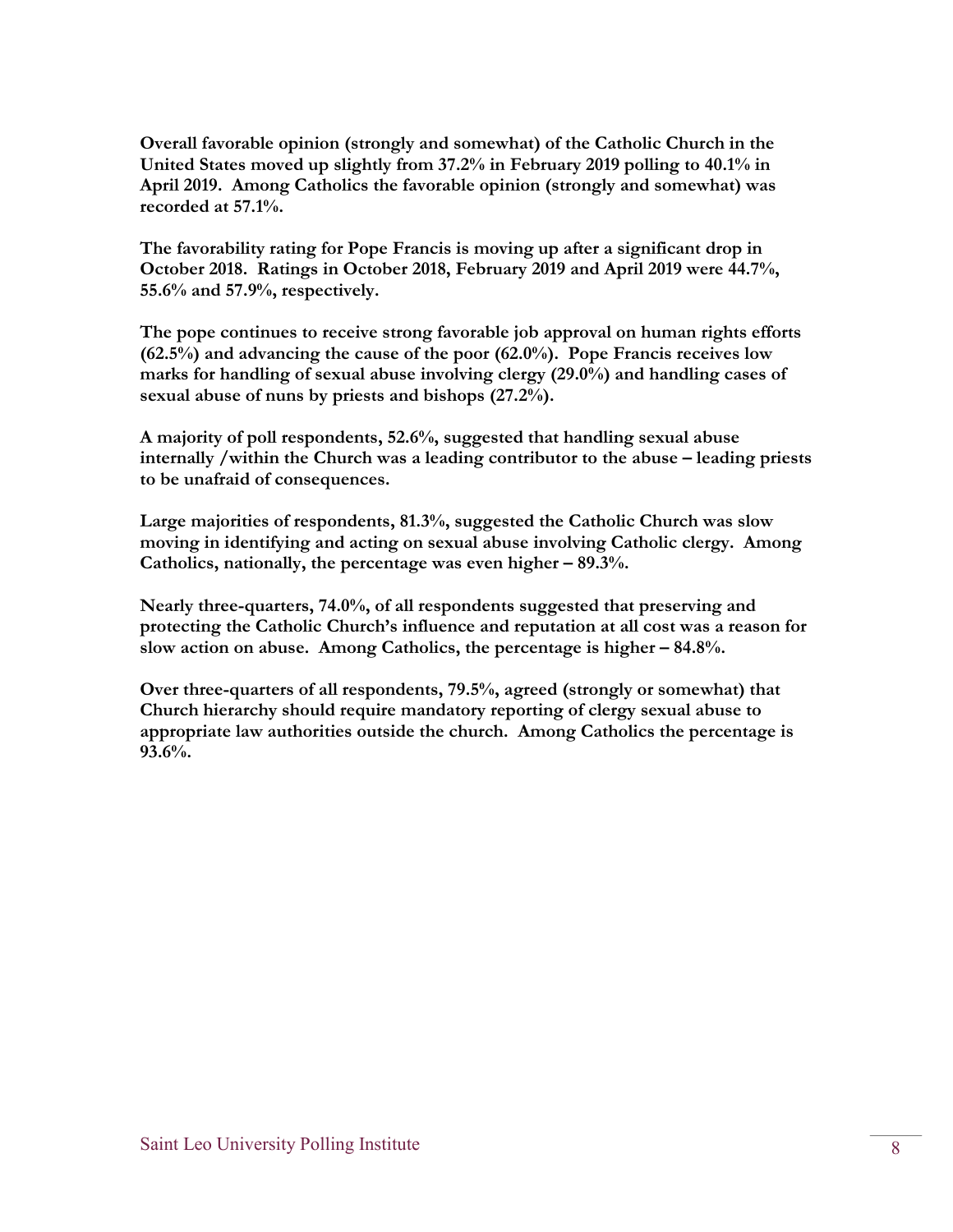#### **ON THE UNITED STATES SUPREME COURT…**

**Most Americans surveyed, 77.3%, agree (strongly or somewhat) that U.S. citizenship should be a requirement of a member of the United States Supreme Court.** 

**Others agreed there should be a mandatory retirement age, mandatory and regular physical and mental health exams, and term limits – 62.7%, 68.8%, and 62.0%, respectively.** 

**Just 41.4% agreed that justices should be elected by popular vote.** 

#### **ON HUMAN TRAFFICKING…**

**Awareness of human trafficking is up slightly to 77.9% in April 2019 from 76.3% in October 2018.** 

**The most frequent sources for information about human trafficking was reported to be national news, state/local news, websites, social media and friends/family/coworkers – 68.2%, 47.0%, 35.3% 19.6% and 14/4%, respectively.**

**The seriousness of human trafficking according to respondents, perhaps based in part on growing news stories, is growing. Nationally, those suggesting human trafficking is very or somewhat serious moved from 79.8% to 87.3% between October 2018 and April 2019.** 

**Three-quarters, 73.4%, of all respondents supported having public schools provide education for children/youth about human trafficking.**

**A large percentage, 84.8%, suggested human trafficking buyers should be charged with a felony instead of the less serious misdemeanor charge.** 

**Some, 8.4%, report knowing people who do purchase sex.**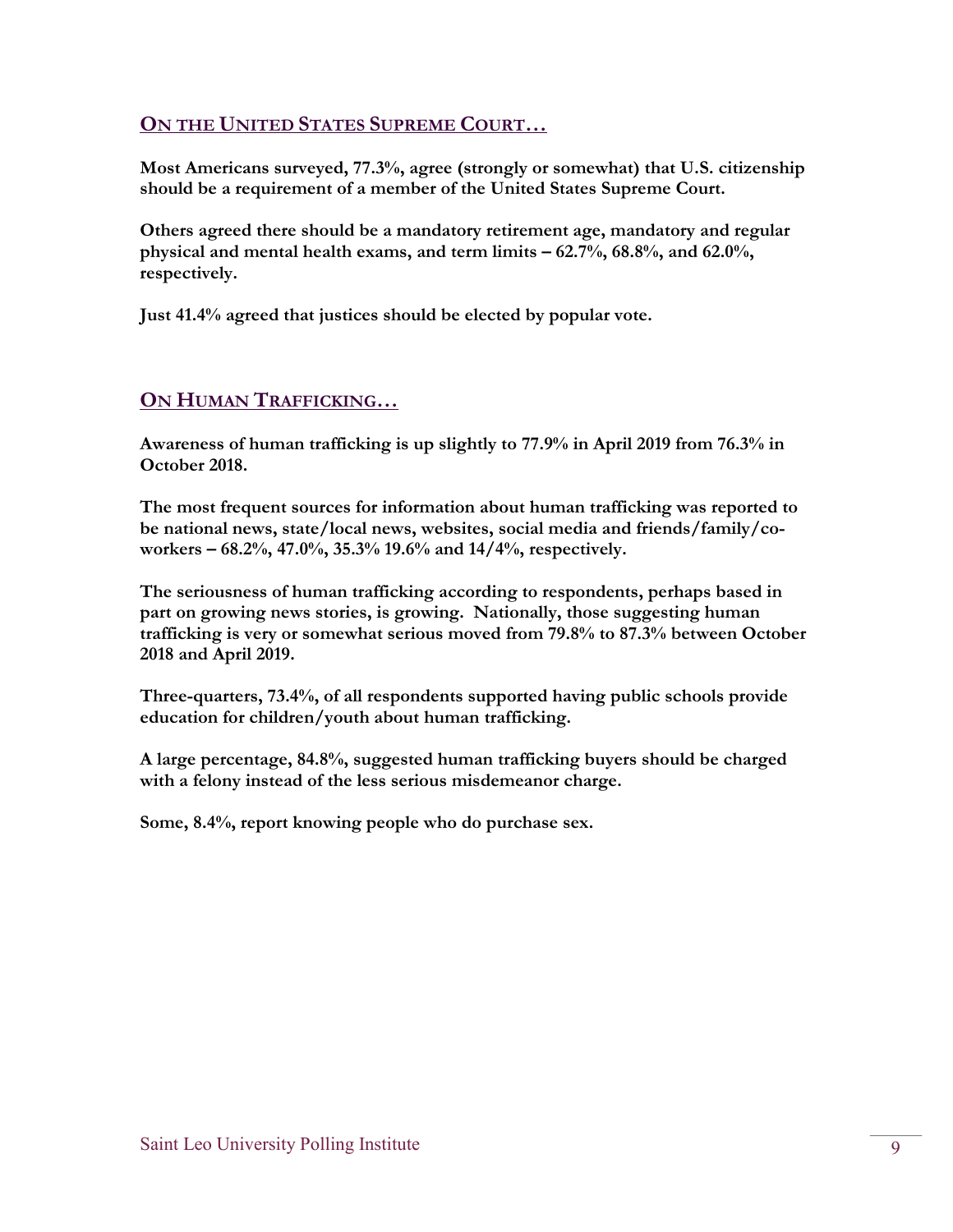# **SUMMARYOF OF FINDINGS**

Readers are reminded that the narrative throughout this report refers to national composite aggregate data – the 1000 completed surveys as well as the supplemental sample of 500 Florida respondents. Text throughout this report presents national composite results while many graphs and tables also present results among Florida respondents.

#### **POLITICS,ISSUES AND 2020 CANDIDATES**

Respondents nationally, and within Florida, were asked to provide job approval ratings for President Trump, Vice-President Pence, House Speaker Nancy Pelosi and Senate Majority Leader Mitch McConnell. The cumulative favorable job approval ratings (strongly and somewhat approve) are displayed within the following tables nationally and for Florida.

The overall rating for President Trump increased to 41.8% from 39.8% February 2019.

| How would you        | <b>National</b>      | National        | <b>National</b>    | <b>National</b>     | <b>National</b>      | <b>National</b>   |
|----------------------|----------------------|-----------------|--------------------|---------------------|----------------------|-------------------|
| rate                 | Approval<br>February | Approval<br>May | Approval<br>August | Approval<br>October | Approval<br>February | Approval<br>April |
|                      | 2018                 | 2018            | 2018               | 2018                | 2019                 | 2019              |
| The job Donald       | 40.7                 | 46.1            | 47.8               | 42.2                | 39.8                 | 41.8              |
| Trump is doing as    |                      |                 |                    |                     |                      |                   |
| President            |                      |                 |                    |                     |                      |                   |
| The job Mike Pence   | 42.4                 | 47.8            |                    |                     | 40.8                 | 43.9              |
| is doing as Vice     |                      |                 |                    |                     |                      |                   |
| President            |                      |                 |                    |                     |                      |                   |
| The job Senator      | 31.7                 | 35.7            |                    |                     | 28.8                 | 28.1              |
| Mitch McConnell is   |                      |                 |                    |                     |                      |                   |
| doing as U.S. Senate |                      |                 |                    |                     |                      |                   |
| Majority Leader      |                      |                 |                    |                     |                      |                   |
| The job              |                      |                 |                    |                     | 39.7                 | 39.0              |
| Congresswoman        |                      |                 |                    |                     |                      |                   |
| Nancy Pelosi is      |                      |                 |                    |                     |                      |                   |
| doing as Speaker of  |                      |                 |                    |                     |                      |                   |
| the House            |                      |                 |                    |                     |                      |                   |

#### **National Results**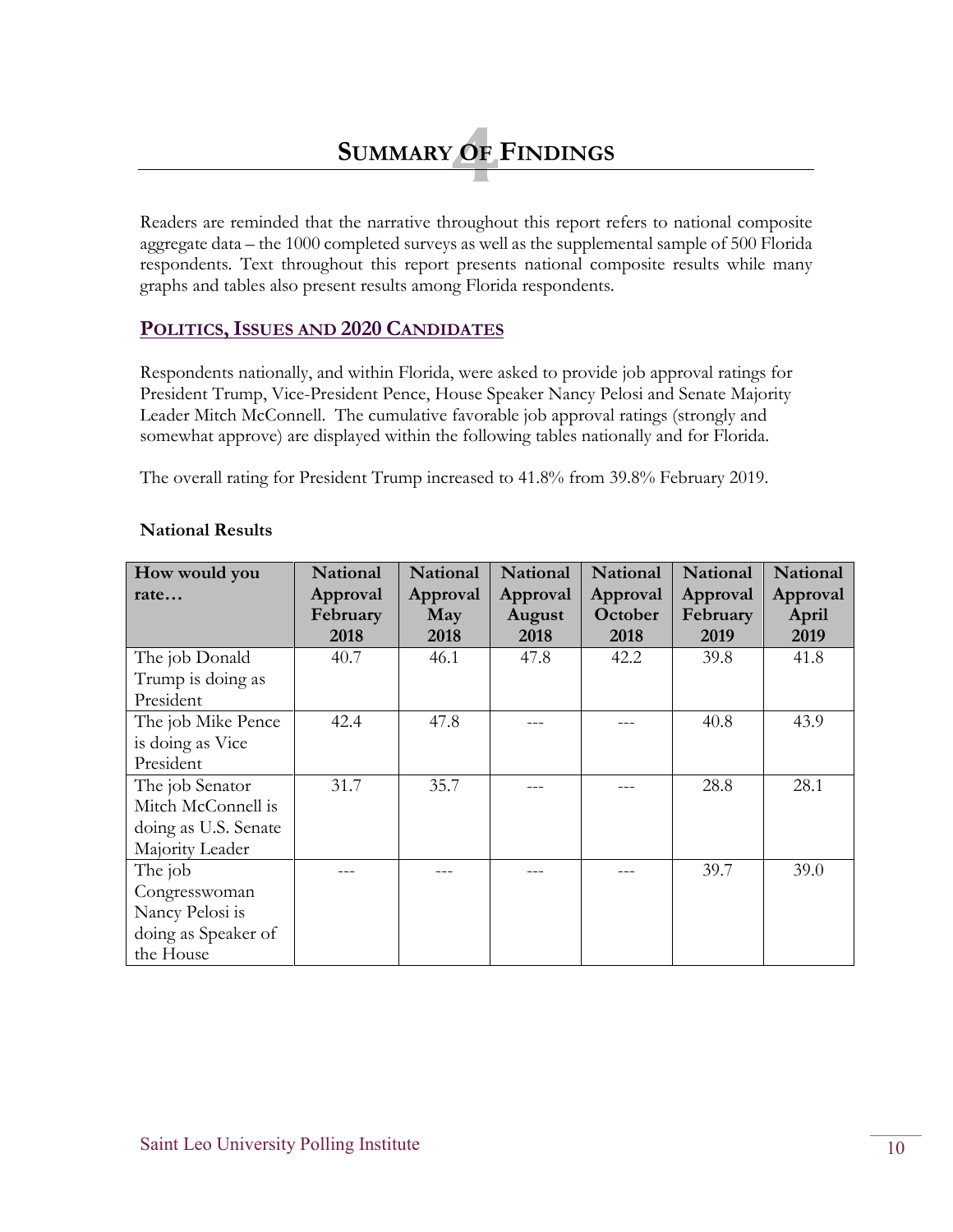#### **Florida Results**

| How would you     | Florida  | Florida  | Florida  | Florida  | Florida  | Florida  |
|-------------------|----------|----------|----------|----------|----------|----------|
| rate              | Approval | Approval | Approval | Approval | Approval | Approval |
|                   | February | May      | August   | October  | February | April    |
|                   | 2018     | 2018     | 2018     | 2018     | 2019     | 2019     |
| The job Donald    | 42.6     | 45.8     | 50.4     | 47.6     | 45.0     | 40.4     |
| Trump is doing as |          |          |          |          |          |          |
| President         |          |          |          |          |          |          |
| The job Mike      | 46.0     | 47.2     |          |          | 46.0     | 43.2     |
| Pence is doing as |          |          |          |          |          |          |
| Vice President    |          |          |          |          |          |          |
| The job Senator   | 35.0     | 33.6     |          |          | 33.6     | 31.2     |
| Mitch McConnell   |          |          |          |          |          |          |
| is doing as U.S.  |          |          |          |          |          |          |
| Senate Majority   |          |          |          |          |          |          |
| Leader            |          |          |          |          |          |          |
| The job           |          |          |          |          | 43.4     | 43.2     |
| Congresswoman     |          |          |          |          |          |          |
| Nancy Pelosi is   |          |          |          |          |          |          |
| doing as Speaker  |          |          |          |          |          |          |
| of the House      |          |          |          |          |          |          |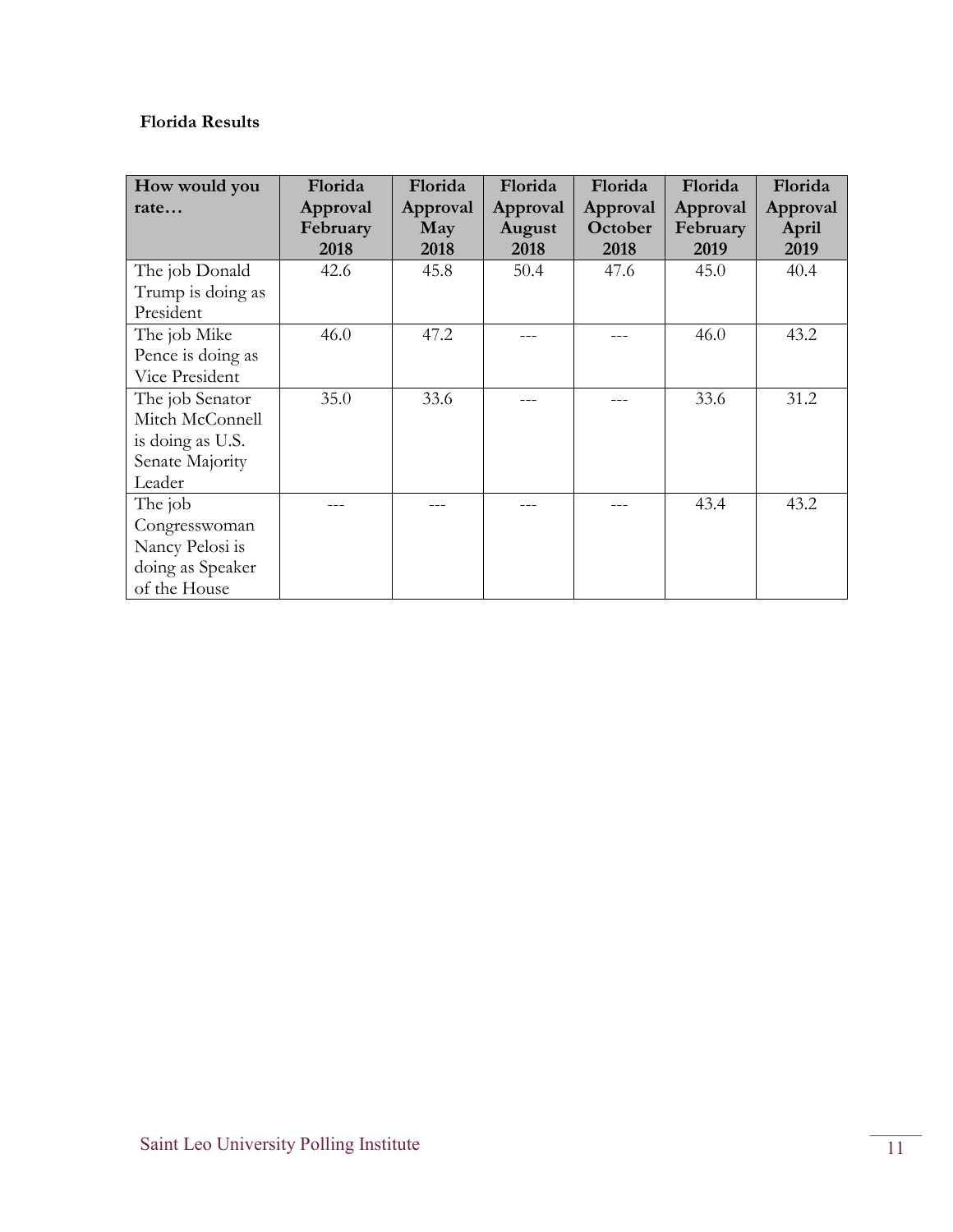All respondents were asked to name the most important issue facing the nation today. The most important issues were reported to be jobs and the economy, healthcare, immigration and government spending. Results are presented in the following table in declining order by importance based on the composite national data from April 2019.

| <b>Issues Most</b> | National         | <b>National</b> | <b>National</b>  | National | National         | National | National |
|--------------------|------------------|-----------------|------------------|----------|------------------|----------|----------|
| Important:         | November         | February        | May              | August   | October          | February | April    |
| National           | 2017             | 2018            | 2018             | 2018     | 2018             | 2019     | 2019     |
| <b>Results</b>     |                  |                 |                  |          |                  |          |          |
| Healthcare         | 20.9             | 13.7            | 15.9             | 16.1     | 18.2             | 15.9     | 20.5     |
| Immigration        | $\overline{5.0}$ | 8.6             | 8.9              | 13.2     | 9.0              | 14.0     | 18.3     |
| Jobs and the       | 17.6             | 18.0            | 18.3             | 17.1     | 14.4             | 15.4     | 14.4     |
| economy            |                  |                 |                  |          |                  |          |          |
| Government         | 9.4              | 9.3             | 8.3              | 9.3      | 11.2             | 13.3     | 8.3      |
| spending $/$       |                  |                 |                  |          |                  |          |          |
| federal budget     |                  |                 |                  |          |                  |          |          |
| deficit            |                  |                 |                  |          |                  |          |          |
| Homeland           | 6.9              | 6.2             | 7.0              | 4.1      | 3.6              | 4.0      | 5.6      |
| security and       |                  |                 |                  |          |                  |          |          |
| anti-terror        |                  |                 |                  |          |                  |          |          |
| policy             |                  |                 |                  |          |                  |          |          |
| Education          | 3.1              | 5.1             | 3.8              | 5.0      | 5.7              | 4.2      | 3.9      |
| Gun violence       | 6.7              | 9.8             | 9.4              | 5.6      | 4.4              | 6.3      | 3.7      |
| Declining          | 3.5              | 4.2             | 4.2              | 4.7      | 4.1              | 3.9      | 3.7      |
| U.S. status        |                  |                 |                  |          |                  |          |          |
| worldwide          |                  |                 |                  |          |                  |          |          |
| Global             | 3.1              | 3.1             | 2.9              | 4.0      | 4.4              | 6.5      | 3.6      |
| climate            |                  |                 |                  |          |                  |          |          |
| change             |                  |                 |                  |          |                  |          |          |
| Gun control        | 3.4              | 8.3             | $\overline{5.1}$ | 3.8      | $\overline{3.1}$ | 3.3      | 3.4      |
| / Second           |                  |                 |                  |          |                  |          |          |
| Amendment          |                  |                 |                  |          |                  |          |          |
| rights             |                  |                 |                  |          |                  |          |          |
| Don't know /       | 4.2              | 1.8             | 3.1              | 3.4      | 5.1              | 2.6      | 3.2      |
| not sure           |                  |                 |                  |          |                  |          |          |
| Terrorism          | 7.9              | 3.9             | 3.2              | 2.6      | 2.7              | 1.7      | 3.1      |
| Some other         | 2.8              | 3.4             | 3.2              | 3.9      | 5.2              | 3.6      | 2.8      |
| issues             |                  |                 |                  |          |                  |          |          |
| Crime              | 1.5              | 1.1             | 2.2              | 2.6      | 3.5              | 1.8      | 2.2      |
| Foreign            | 2.4              | 1.9             | 2.6              | 2.3      | 1.6              | $1.0\,$  | 2.0      |
| affairs            |                  |                 |                  |          |                  |          |          |
| Internet $/$       | $1.0\,$          | $1.0\,$         | 1.0              | 1.2      | 1.3              | 0.7      | 0.6      |
| data security      |                  |                 |                  |          |                  |          |          |
| Energy policy      | 0.3              | 0.3             | 0.5              | 0.4      | 1.1              | 1.0      | 0.4      |
| International      | 0.3              | 0.4             | 0.4              | 0.7      | $\overline{1.3}$ | 0.8      | 0.3      |
| trade              |                  |                 |                  |          |                  |          |          |
| imbalance          |                  |                 |                  |          |                  |          |          |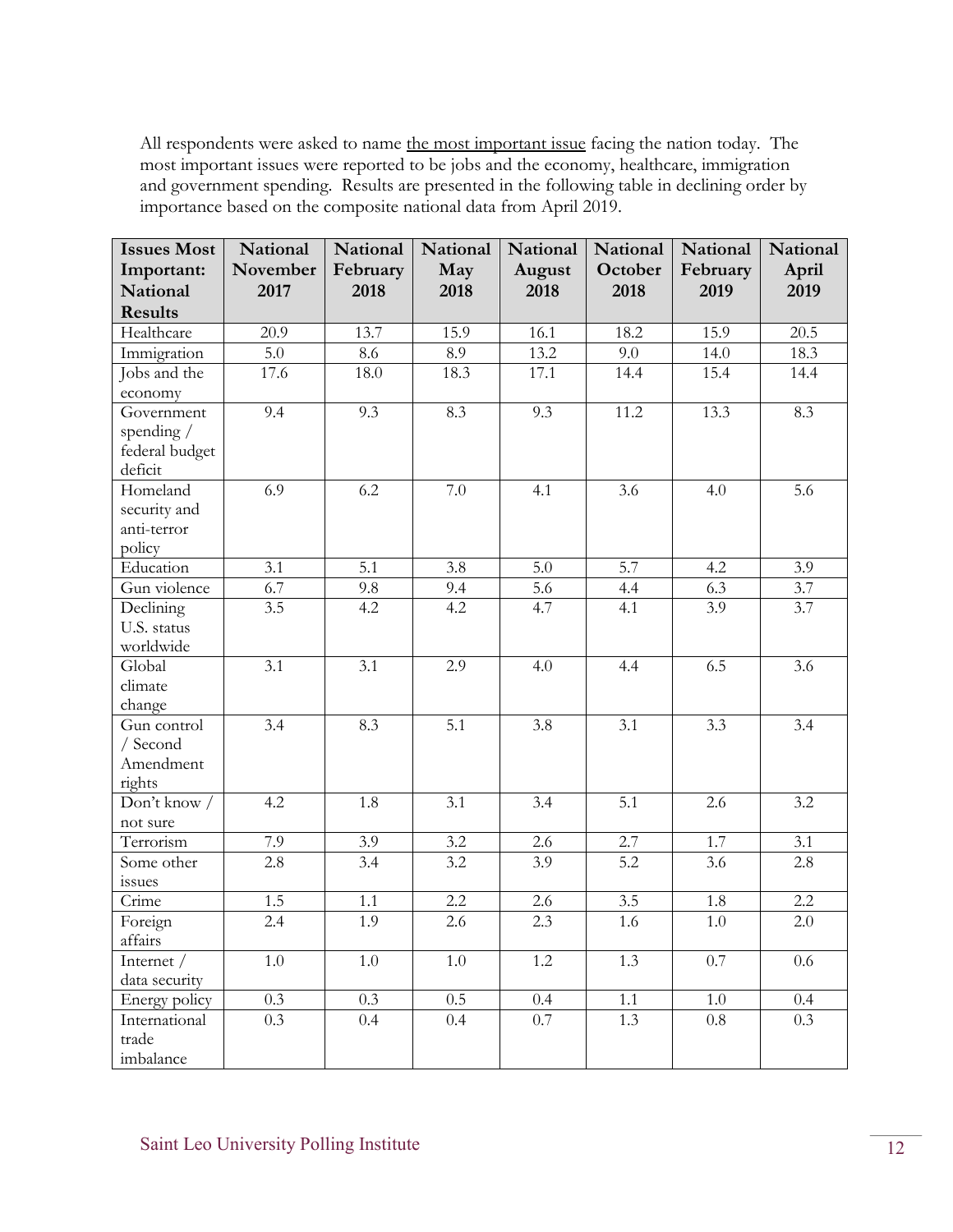The issues most important to Florida residents are presented in the following table. The table is presented in declining order, based on issue importance, for the composite data from April 2019.

| <b>Issues Most</b>  | Florida          | Florida  | Florida | Florida | Florida          | Florida  | Florida |
|---------------------|------------------|----------|---------|---------|------------------|----------|---------|
| Important           | November         | February | May     | August  | October          | February | April   |
|                     | 2017             | 2018     | 2018    | 2018    | 2018             | 2019     | 2019    |
| Healthcare          | 22.0             | 16.2     | 15.8    | 15.4    | 19.5             | 19.8     | 18.4    |
| Immigration         | 7.4              | 8.6      | 7.5     | 16.0    | 14.3             | 17.8     | 16.8    |
| Jobs and the        | 17.2             | 15.4     | 13.8    | 14.8    | 14.0             | 11.8     | 13.2    |
| economy             |                  |          |         |         |                  |          |         |
| Government          | 8.8              | 11.8     | 10.1    | 8.6     | 9.3              | 10.0     | $7.0\,$ |
| spending and        |                  |          |         |         |                  |          |         |
| the federal         |                  |          |         |         |                  |          |         |
| budget deficit      |                  |          |         |         |                  |          |         |
| Gun violence        | $\overline{5.6}$ | 9.4      | 10.5    | 5.8     | 4.3              | 6.0      | 6.6     |
| Homeland            | 7.6              | 6.8      | 6.1     | 5.6     | 4.7              | 6.2      | 5.8     |
| security and        |                  |          |         |         |                  |          |         |
| anti-terror         |                  |          |         |         |                  |          |         |
| policy              |                  |          |         |         |                  |          |         |
| Global              | 2.2              | 2.2      | 2.6     | 3.0     | 5.6              | 3.0      | 5.4     |
| climate             |                  |          |         |         |                  |          |         |
| change              |                  |          |         |         |                  |          |         |
| Declining           | 3.4              | 3.8      | 3.6     | 4.2     | 4.7              | 5.8      | 4.8     |
| U.S. status         |                  |          |         |         |                  |          |         |
| worldwide           |                  |          |         |         |                  |          |         |
| Gun control /       | 4.6              | 9.4      | 8.7     | 4.2     | $\overline{3.4}$ | 4.0      | 4.4     |
| Second              |                  |          |         |         |                  |          |         |
| Amendment           |                  |          |         |         |                  |          |         |
| rights<br>Education | 3.2              | 4.2      | 5.1     | 5.4     | 5.3              | 1.8      | 3.6     |
| Don't know /        | 2.4              | $0.8\,$  | 2.2     | 2.6     | 2.9              | 3.2      | 3.4     |
| not sure            |                  |          |         |         |                  |          |         |
| Some other          | 3.0              | 2.8      | 1.8     | 2.8     | 2.4              | 2.8      | 3.0     |
| issues              |                  |          |         |         |                  |          |         |
| Terrorism           | 8.0              | 3.8      | 4.9     | 4.6     | 3.0              | 2.6      | 3.0     |
| Crime               | 1.6              | 2.0      | 1.8     | 1.6     | 1.7              | 1.6      | 1.4     |
| Foreign             | 2.4              | 1.6      | 3.2     | 2.4     | 2.0              | 1.6      | 1.0     |
| affairs             |                  |          |         |         |                  |          |         |
| Internet /          | $0.4^{\circ}$    | $0.4\,$  | $1.0\,$ | 1.8     | $0.9\,$          | $1.0\,$  | 1.0     |
| data security /     |                  |          |         |         |                  |          |         |
| ID theft            |                  |          |         |         |                  |          |         |
| International       | $0.0\,$          | 0.4      | $0.8\,$ | 0.6     | 0.9              | $0.8\,$  | $0.8\,$ |
| trade               |                  |          |         |         |                  |          |         |
| imbalance           |                  |          |         |         |                  |          |         |
| Energy policy       | 0.2              | 0.4      | $0.6\,$ | $0.6\,$ | $0.7\,$          | $0.2\,$  | 0.4     |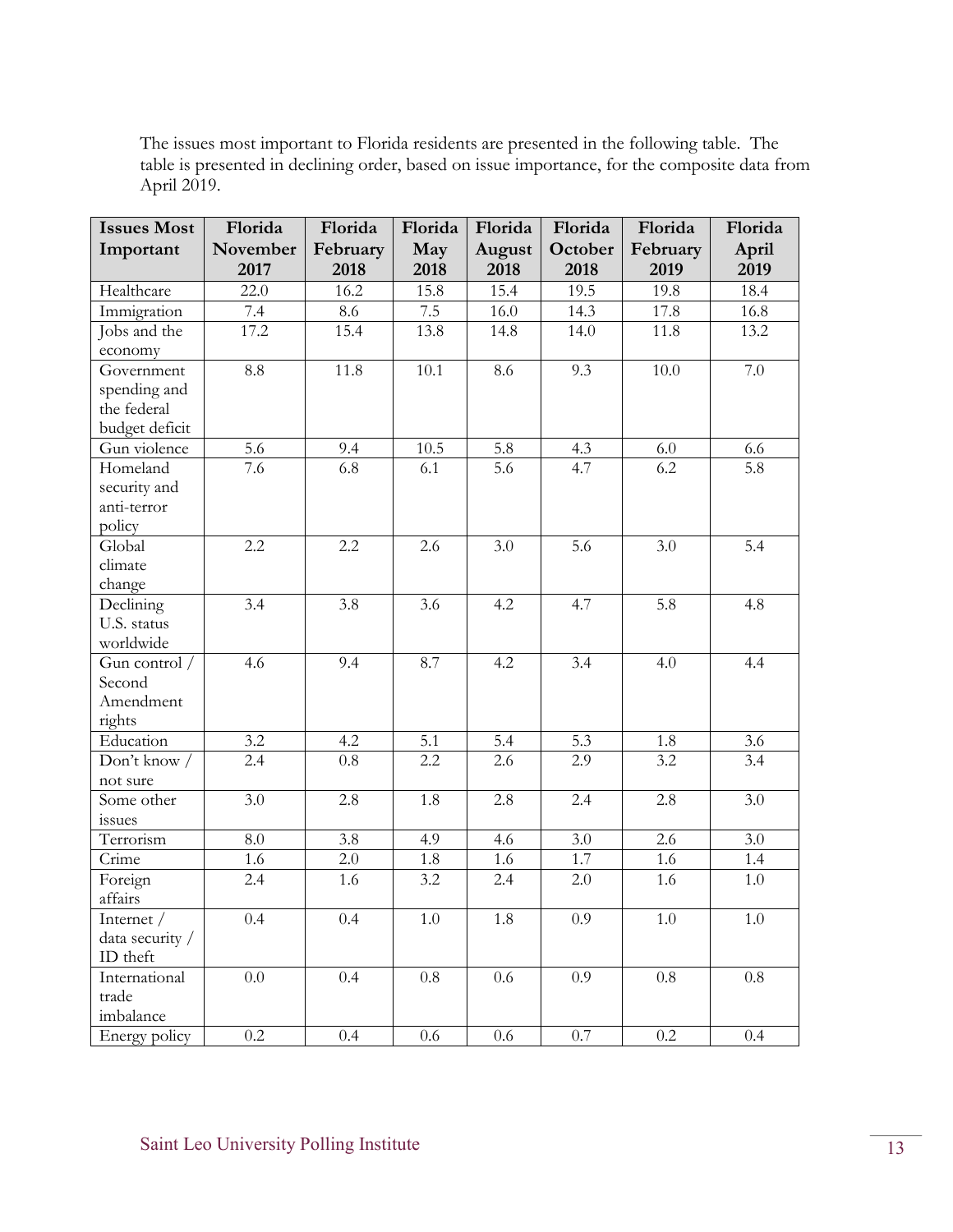All Democrat poll respondents were presented with a list of both notable and probable candidates for the Democratic nomination to run for President of the United States. Each was asked which candidate(s) they could support in a future primary. Multiple responses were accepted. Results are displayed in the following table in declining order by frequency of mention nationally.

#### **April 2019 Results**

| <b>Declared and Probable Candidates</b> | <b>National</b> | Florida    |
|-----------------------------------------|-----------------|------------|
|                                         | April 2019      | April 2019 |
| Joe Biden                               | 53.5            | 55.8       |
| <b>Bernie Sanders</b>                   | 29.7            | 32.5       |
| Kamala Harris                           | 29.4            | 22.3       |
| Beto O'Rourke                           | 23.7            | 23.4       |
| Cory Booker                             | 19.3            | 18.8       |
| Pete Buttigieg                          | 19.3            | 25.4       |
| Elizabeth Warren                        | 19.0            | 20.3       |
| None of these                           | 10.4            | 8.6        |
| Amy Klobuchar                           | 10.1            | 9.6        |
| Julian Castro                           | 9.5             | 9.1        |
| Kirsten Gillibrand                      | 9.2             | 10.2       |
| Jay Inslee                              | 4.4             | 3.0        |
| Andrew Yang                             | 4.1             | 6.1        |
| Tulsi Gabbard                           | 3.8             | 3.0        |
| John Hickenlooper                       | 3.8             | 5.1        |
| Eric Swalwell                           | 3.8             | 4.6        |
| Mike Gravel                             | 2.8             | 2.0        |
| Wayne Messam                            | 2.8             | 2.5        |
| John Delaney                            | 2.5             | 3.6        |
| Tim Ryan                                | 2.5             | 4.6        |
| Marianne Williamson                     | 2.5             | 2.5        |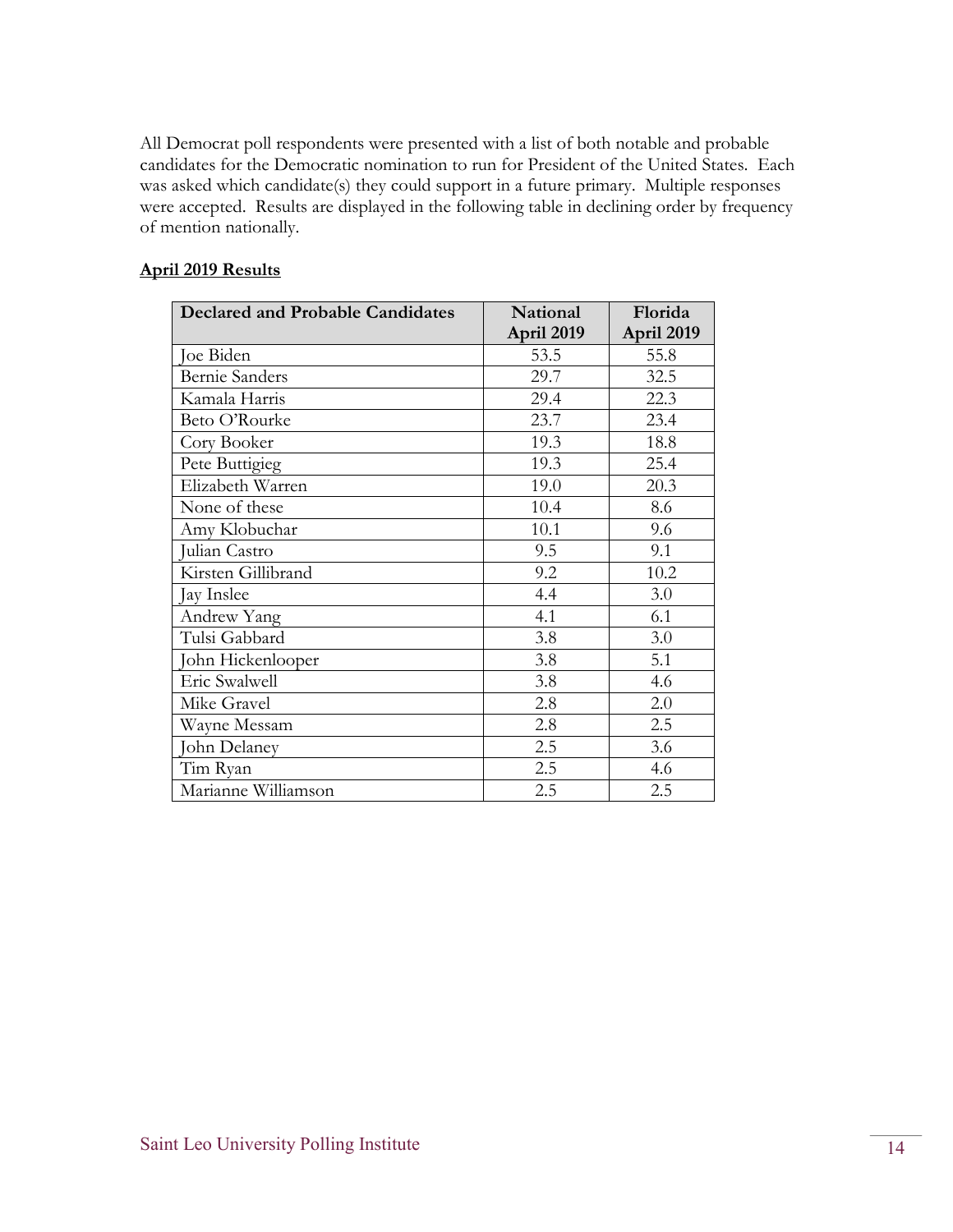#### **February 2019 Results**

| Declared and Probable Candidates | National | Florida  |
|----------------------------------|----------|----------|
|                                  | February | February |
|                                  | 2019     | 2019     |
| Joe Biden                        | 58.3     | 58.5     |
| <b>Bernie Sanders</b>            | 38.1     | 29.8     |
| Kamala Harris                    | 29.5     | 31.7     |
| Cory Booker                      | 26.3     | 24.4     |
| Beto O'Rourke                    | 22.4     | 24.9     |
| Elizabeth Warren                 | 21.2     | 23.9     |
| Kirsten Gillibrand               | 11.5     | 7.3      |
| Amy Klobuchar                    | 10.9     | 15.1     |
| Julian Castro                    | 9.3      | 11.7     |
| None of these                    | 6.7      | 8.8      |
| Pete Buttigieg                   | 3.5      | 7.8      |
| Michael Bennet                   | 2.2      | 4.4      |
| <b>Howard Schultz</b>            | 1.9      | 3.4      |
| Marianne Williamson              | 1.6      | 2.0      |
| John Delaney                     | 1.3      | 3.4      |
| Tulsi Gabbard                    | 1.3      | 2.0      |
| Andrew Yang                      | 1.3      | 2.4      |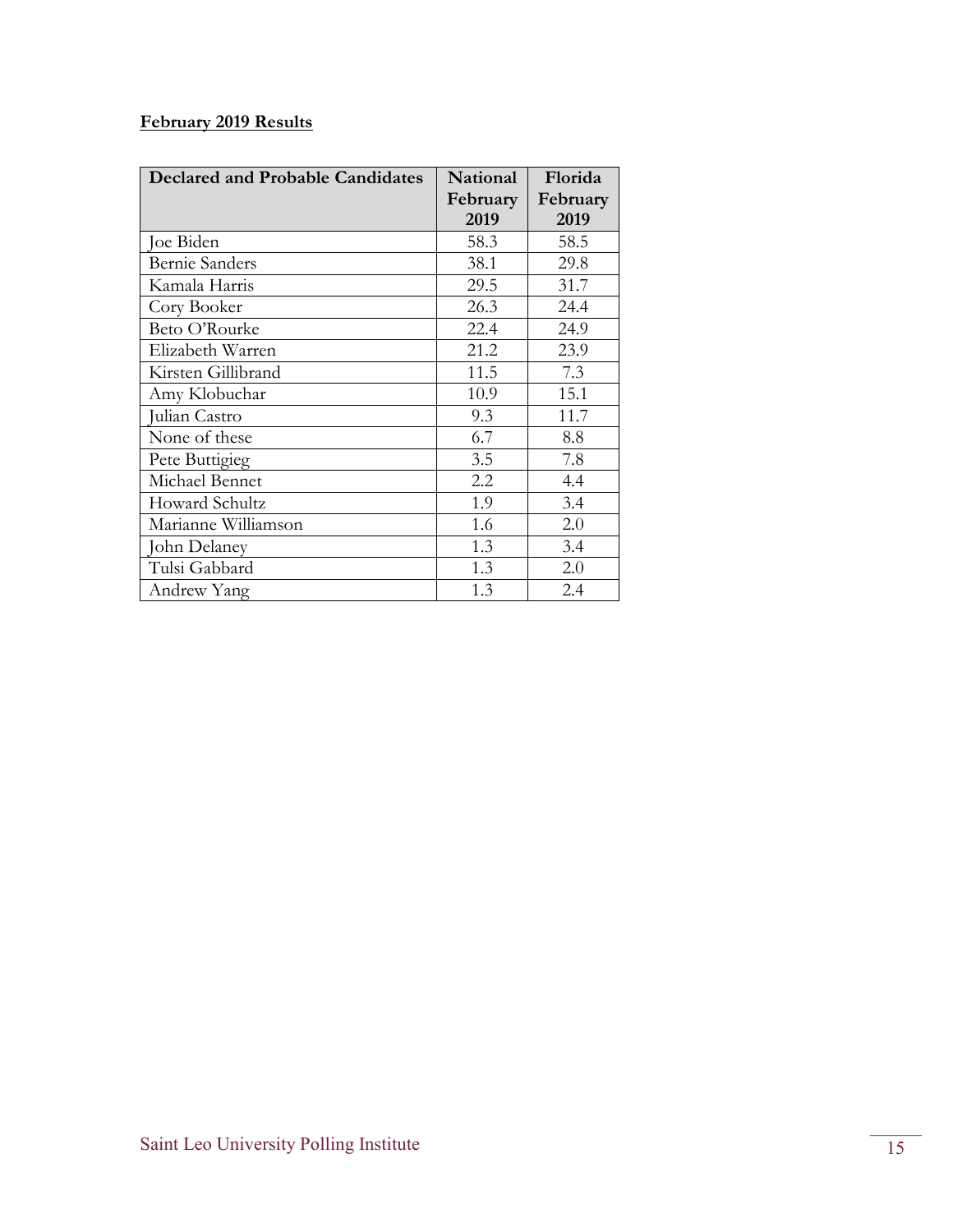Several characteristics or traits for potential presidential candidates were presented. Respondents were asked which, if any, would make them more likely to support a presidential candidate in 2020. Honesty and believability, willingness to work with both parties, integrity and being moral were the most favorably viewed traits.

Results are presented in declining order by national composite data. Multiple responses were accepted.

| <b>Traits or Characteristics</b> | <b>National</b> | National  | National    | National     |
|----------------------------------|-----------------|-----------|-------------|--------------|
|                                  | April           | Democrats | Republicans | Unaffiliated |
| Honest / believable              | 62.4            | 69.0      | 52.6        | 65.3         |
| Will work with both political    | 53.7            | 49.4      | 49.3        | 63.4         |
| parties                          |                 |           |             |              |
| Integrity                        | 53.0            | 51.6      | 51.8        | 57.7         |
| Moral                            | 48.2            | 50.6      | 43.1        | 50.0         |
| Electable                        | 32.4            | 37.0      | 28.5        | 32.2         |
| Personable / likable             | 32.0            | 37.7      | 29.6        | 29.5         |
| Experienced in politics          | 29.7            | 46.2      | 16.1        | 27.0         |
| Is moderate                      | 25.8            | 23.7      | 15.3        | 38.3         |
| Has business experience          | 22.7            | 9.8       | 33.2        | 26.8         |
| Will or has already released     | 20.9            | 30.1      | 7.7         | 23.8         |
| personal income tax returns      |                 |           |             |              |
| Is conservative                  | 18.9            | 5.1       | 46.0        | 11.7         |
| Religious                        | 11.9            | 10.1      | 19.7        | 7.7          |
| Is liberal                       | 9.6             | 21.8      | 1.8         | 5.5          |
| Younger age                      | 9.2             | 11.1      | 3.3         | 11.2         |
| Is not wealthy                   | 7.3             | 9.8       | 3.6         | 7.9          |
| Older age                        | 5.1             | 7.0       | 6.2         | 3.0          |
| None of these                    | 4.2             | 3.5       | 4.4         | 2.7          |
| Inexperienced in politics        | 3.3             | 1.9       | 4.4         | 3.8          |
| Sexual orientation               | 3.0             | 4.1       | 4.7         | 0.8          |
| Is wealthy                       | 2.4             | 1.6       | 3.6         | 2.2          |

#### **National April 2019 Results**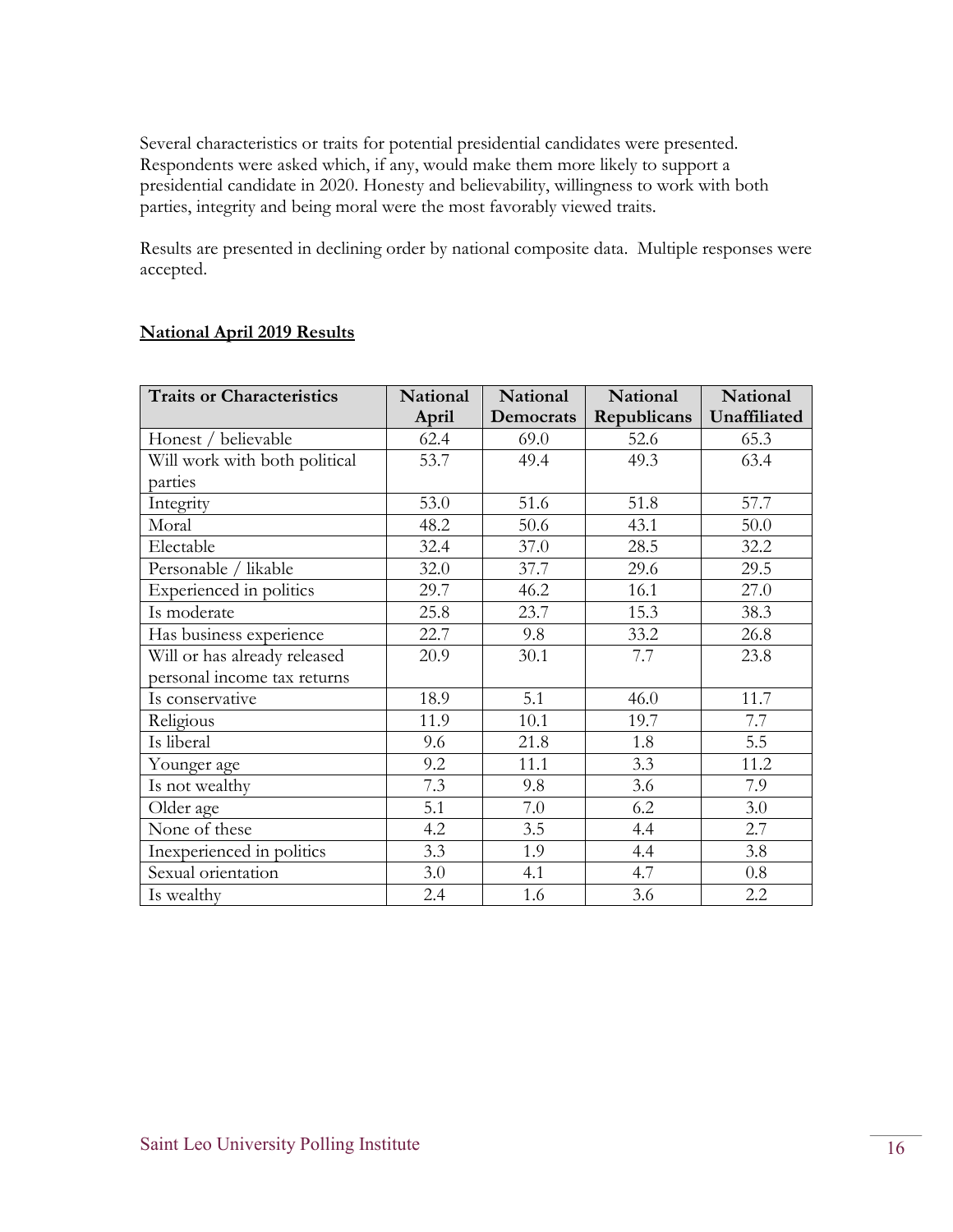## **Florida April 2019 Results**

| <b>Traits or Characteristics</b> | Florida   | Florida   | Florida     | Florida      |
|----------------------------------|-----------|-----------|-------------|--------------|
|                                  | Composite | Democrats | Republicans | Unaffiliated |
| Honest / believable              | 64.4      | 69.5      | 58.9        | 68.5         |
| Integrity                        | 57.8      | 67.5      | 50.9        | 64.1         |
| Will work with both political    | 51.8      | 48.7      | 54.9        | 66.3         |
| parties                          |           |           |             |              |
| Moral                            | 50.2      | 55.3      | 46.9        | 47.8         |
| Personable / likable             | 35.4      | 44.7      | 30.3        | 31.5         |
| Electable                        | 33.6      | 40.1      | 32.0        | 32.6         |
| Experienced in politics          | 31.1      | 45.7      | 20.0        | 22.8         |
| Has business experience          | 23.6      | 13.2      | 41.7        | 17.4         |
| Is conservative                  | 22.0      | 6.1       | 49.7        | 10.9         |
| Will or has already released     | 22.0      | 34.0      | 8.0         | 26.1         |
| personal income tax returns      |           |           |             |              |
| Is moderate                      | 21.4      | 20.8      | 14.3        | 42.4         |
| Religious                        | 12.8      | 10.7      | 16.0        | 12.0         |
| Is liberal                       | 12.2      | 25.4      | 1.7         | 6.5          |
| Younger age                      | 9.2       | 13.7      | 1.7         | 14.1         |
| Is not wealthy                   | 5.6       | 5.6       | 4.0         | 6.5          |
| Older age                        | 4.4       | 1.0       | 6.3         | 7.6          |
| Inexperienced in politics        | 4.2       | 2.0       | 7.4         | 4.3          |
| Sexual orientation               | 4.2       | 3.6       | 2.9         | 7.6          |
| None of these                    | 4.2       | 3.6       | 1.7         | 2.2          |
| Is wealthy                       | 3.0       | 1.5       | 4.6         | 2.2          |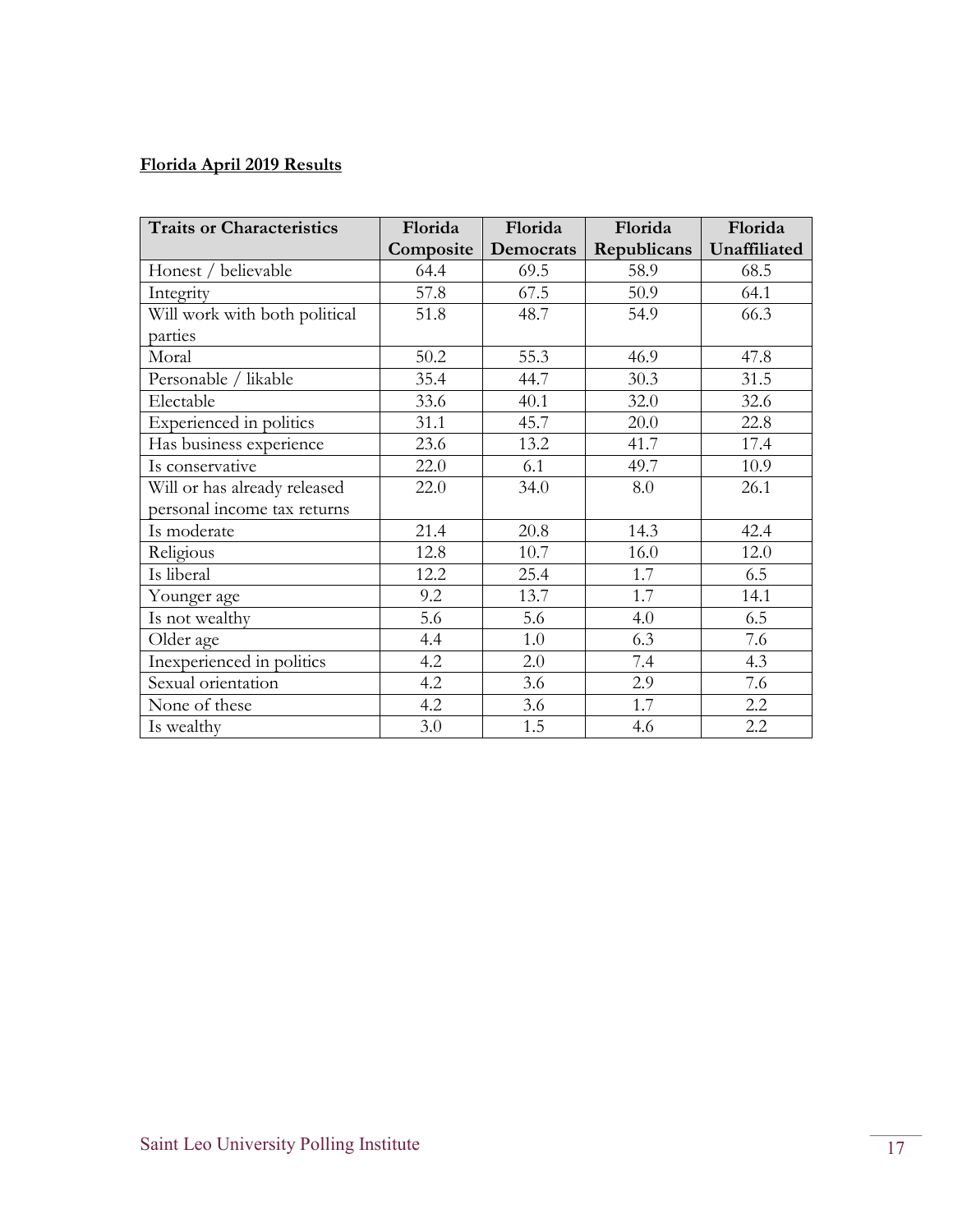All respondents were asked, despite who they plan to support, which of the Democratic hopefuls are viewed as being the most likely to defeat President Donald Trump. Joe Biden, Bernie Sanders and Beto O'Rourke lead the list.

Results are shown in declining order by national composite data.

| Declared and               | Composite | Democratic |      | Republican   Unaffiliated |
|----------------------------|-----------|------------|------|---------------------------|
| <b>Probable Candidates</b> |           |            |      |                           |
| Joe Biden                  | 39.5      | 57.9       | 26.3 | 36.1                      |
| None of these              | 34.2      | 10.1       | 54.7 | 36.6                      |
| <b>Bernie Sanders</b>      | 18.1      | 28.5       | 9.1  | 16.1                      |
| Beto O'Rourke              | 10.4      | 19.9       | 4.0  | 8.2                       |
| Kamala Harris              | 9.7       | 20.3       | 1.8  | 7.4                       |
| Elizabeth Warren           | 9.2       | 13.6       | 1.8  | 10.9                      |
| Pete Buttigieg             | 8.8       | 13.0       | 3.3  | 9.8                       |
| Cory Booker                | 7.5       | 12.7       | 1.5  | 8.2                       |
| Kirsten Gillibrand         | 3.7       | 6.0        | 1.5  | 3.8                       |
| Amy Klobuchar              | 3.4       | 6.3        | 1.5  | 2.7                       |
| Julian Castro              | 3.0       | 6.0        | 1.5  | 1.4                       |
| Tim Ryan                   | 3.0       | 4.7        | 2.9  | 1.9                       |
| John Delaney               | 2.9       | 4.4        | 2.6  | 2.2                       |
| John Hickenlooper          | 2.5       | 4.1        | 1.1  | 2.5                       |
| Jay Inslee                 | 2.0       | 3.5        | 0.7  | 1.6                       |
| Wayne Messam               | 2.0       | 3.8        | 2.2  | 0.5                       |
| Mike Gravel                | 1.8       | 2.8        | 1.8  | 1.1                       |
| Andrew Yang                | 1.8       | 2.8        | 1.8  | 1.1                       |
| Tulsi Gabbard              | 1.6       | 4.1        | 1.1  | $---$                     |
| Eric Swalwell              | 1.6       | 4.4        | 0.4  | 0.3                       |
| Marianne Williamson        | 1.0       | 2.5        | 0.7  | ---                       |

#### **National April 2019 Results**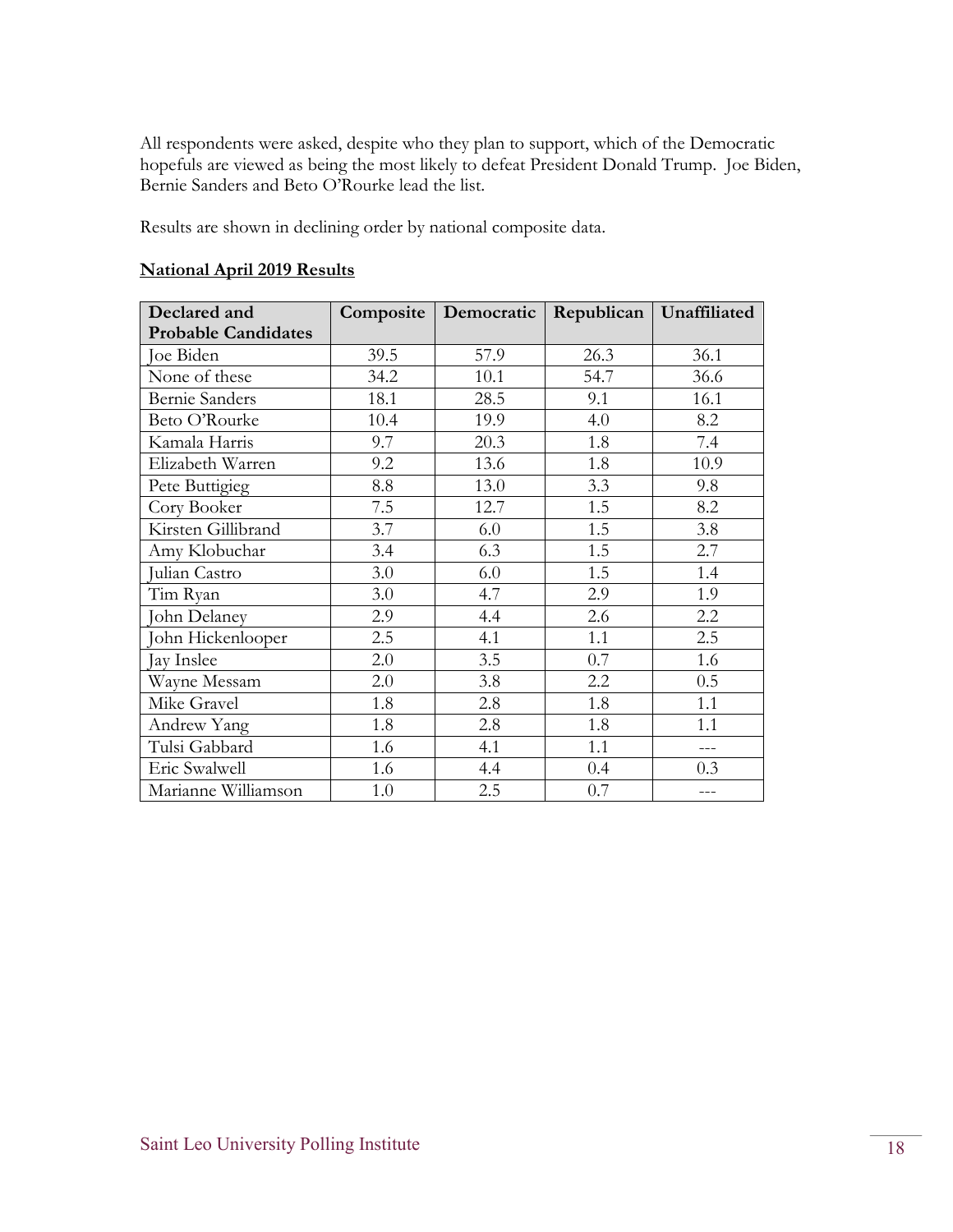#### **Florida April 2019 Results**

| Declared and               | Composite | Democratic | Republican | Unaffiliated |
|----------------------------|-----------|------------|------------|--------------|
| <b>Probable Candidates</b> |           |            |            |              |
| Joe Biden                  | 43.0      | 62.4       | 22.9       | 44.6         |
| None of these              | 34.4      | 9.6        | 60.0       | 30.4         |
| <b>Bernie Sanders</b>      | 21.4      | 36.5       | 10.3       | 13.0         |
| Pete Buttigieg             | 14.8      | 18.8       | 9.7        | 18.5         |
| Beto O'Rourke              | 9.0       | 16.2       | 2.9        | 7.6          |
| Elizabeth Warren           | 9.0       | 13.2       | 4.6        | 8.7          |
| Kamala Harris              | 8.6       | 14.7       | 2.9        | 8.7          |
| Cory Booker                | 7.4       | 9.6        | 4.0        | 10.9         |
| Julian Castro              | 4.4       | 7.6        | 1.1        | 3.3          |
| Kirsten Gillibrand         | 3.8       | 5.6        | 1.7        | 3.3          |
| Amy Klobuchar              | 3.0       | 4.6        | 0.6        | 4.3          |
| John Delaney               | 2.6       | 4.1        | 2.3        | $---$        |
| <b>Andrew Yang</b>         | 2.6       | 4.1        | 1.7        | 1.1          |
| Tulsi Gabbard              | 2.4       | 3.6        | 1.7        | ---          |
| John Hickenlooper          | 1.8       | 2.5        | 0.6        | 2.2          |
| Tim Ryan                   | 1.8       | 2.5        | 0.6        | 2.2          |
| Eric Swalwell              | 1.8       | 2.0        | 1.1        | 2.2          |
| Mike Gravel                | 1.4       | 3.0        | $---$      |              |
| Jay Inslee                 | 1.4       | 2.0        | 1.1        |              |
| Marianne Williamson        | 1.2       | 2.0        |            |              |
| Wayne Messam               | 1.0       | 2.0        |            |              |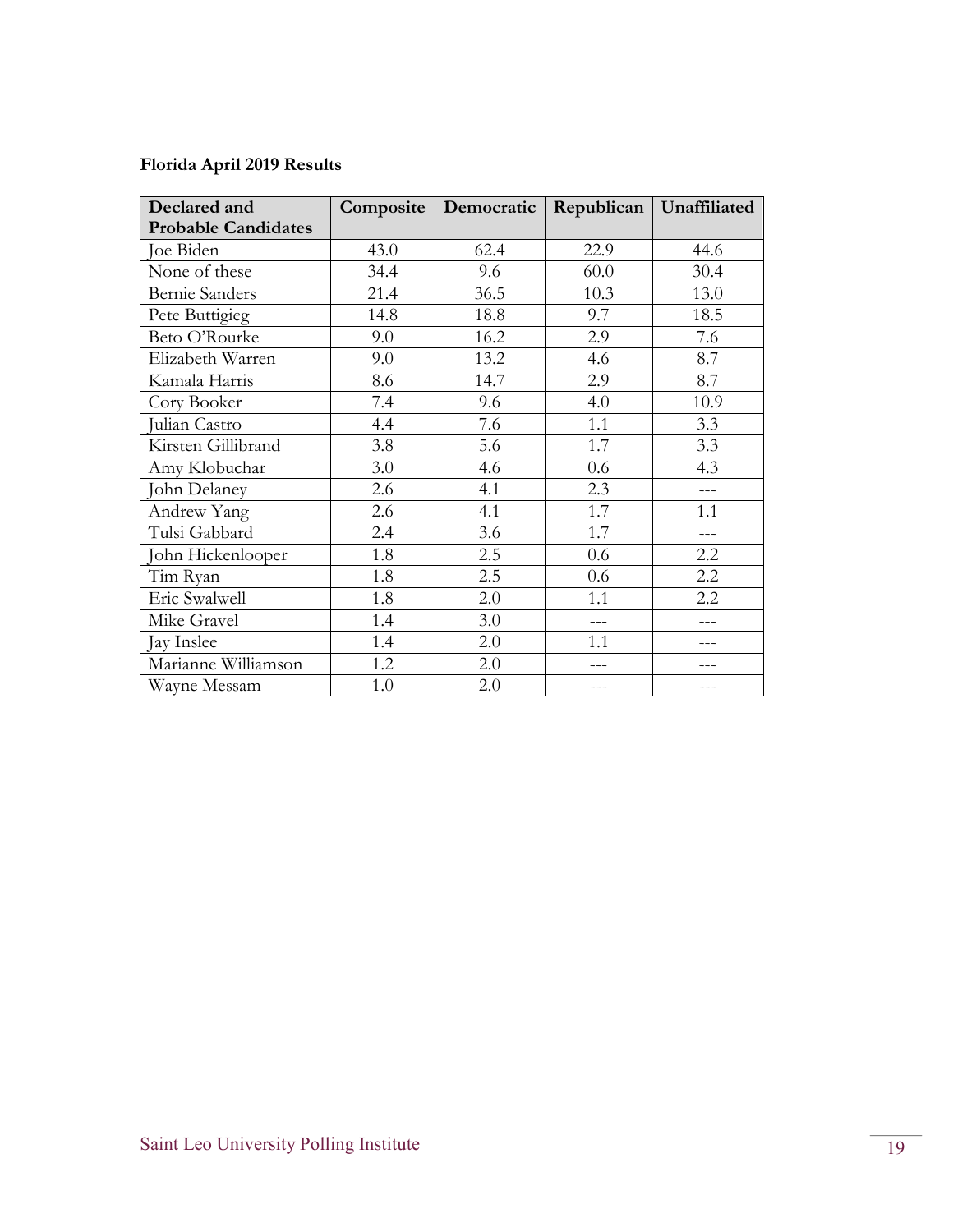Republicans were asked which, if any, of the Democratic presidential candidates they could support in the 2020 presidential race.

Interestingly, 18.6% of Republicans polled nationally noted they could, potentially, support Joe Biden.

| <b>Declared and Probable Candidates</b> | <b>National</b> | Florida |
|-----------------------------------------|-----------------|---------|
| None of these                           | 65.0            | 69.1    |
| Joe Biden                               | 18.6            | 19.4    |
| <b>Bernie Sanders</b>                   | 7.7             | 6.9     |
| Pete Buttigieg                          | 5.8             | 4.6     |
| Beto O'Rourke                           | 3.6             | 5.1     |
| Andrew Yang                             | 2.9             | 2.3     |
| John Delaney                            | 2.6             | 1.1     |
| Kirsten Gillibrand                      | 2.6             | 4.0     |
| Kamala Harris                           | 2.6             | 4.0     |
| Amy Klobuchar                           | 2.6             | 2.9     |
| Julian Castro                           | 2.2             | 1.1     |
| Cory Booker                             | 1.8             | 2.9     |
| Tim Ryan                                | 1.8             | 3.4     |
| Tulsi Gabbard                           | 1.1             | 2.9     |
| John Hickenlooper                       | 1.1             | 1.1     |
| Wayne Messam                            | 1.1             | 0.6     |
| Elizabeth Warren                        | 1.1             | 4.6     |
| Mike Gravel                             | 0.7             | 1.7     |
| Jay Inslee                              | 0.7             | 2.3     |
| Eric Swalwell                           | 0.4             | 2.3     |
| Marianne Williamson                     | 0.4             | 0.6     |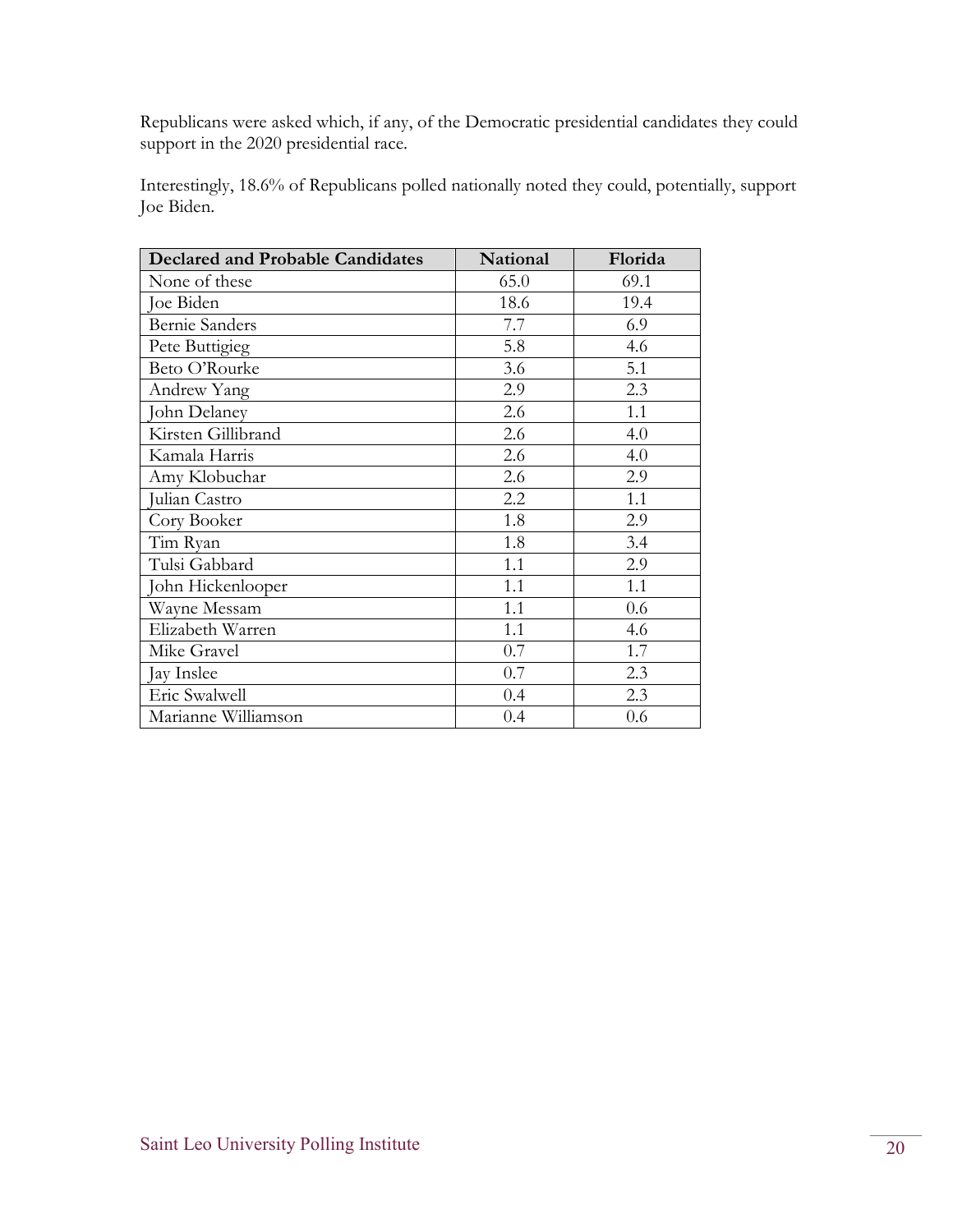#### **POPE FRANCIS AND THE CATHOLIC CHURCH**

All respondents were asked if their opinion of the Catholic Church in the United States was strongly favorable, somewhat favorable, somewhat unfavorable or not at all favorable.

The cumulative total favorable opinion (strongly and somewhat) nationally was  $40.1\%$  – up somewhat from 37.2% in February 2019. The unfavorable opinion (somewhat and not at all) was 44.6%.

In Florida, the favorable opinion of the Catholic Church was 44.6%.

Among Catholics nationally, the favorable opinion was 57.1%.

#### **April 2019 Results**

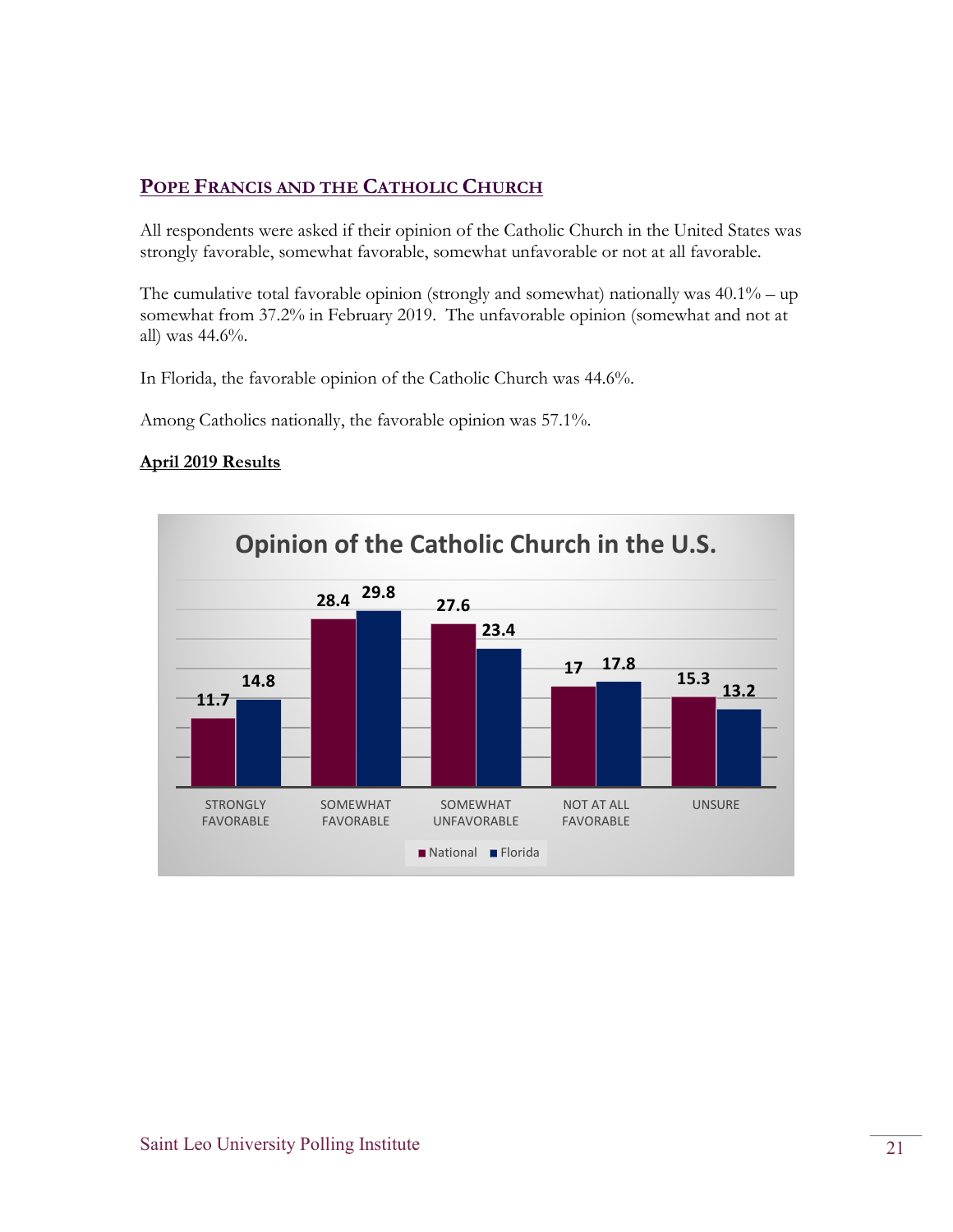#### **February 2019 Results**

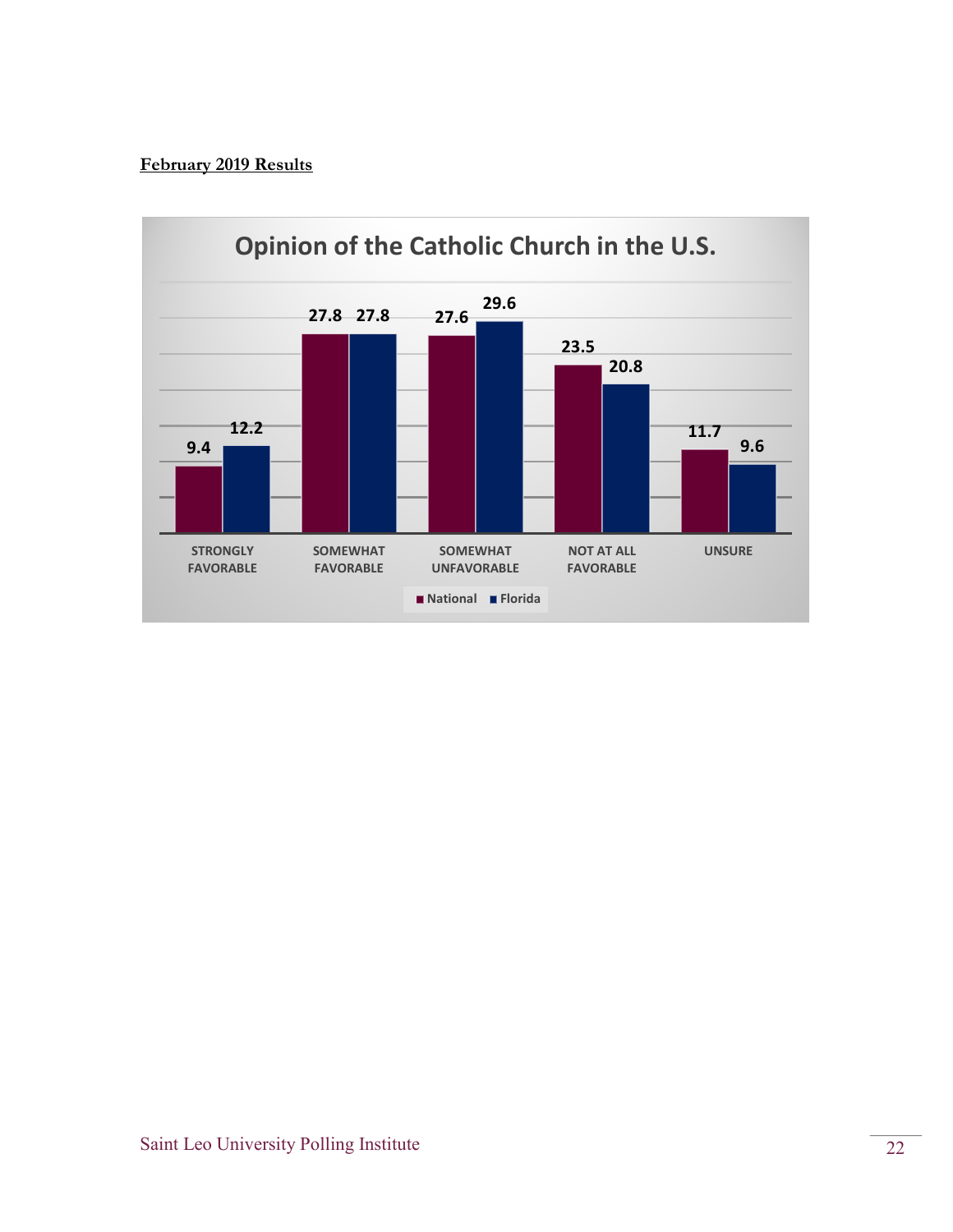The pope's favorability rating increased to 57.9% from 55.6% in February 2019 and from 44.7% in October 2018.

In Florida, Pope Francis has a 60.8% favorable rating in the current April poll.

Among Catholics nationally, the pope's current favorable opinion is 75.7% -- up from 69.0% in October 2018. And, down from 87.4% in August 2018.

National results for those holding a very or somewhat favorable opinion of Pope Francis are presented in the following graph.

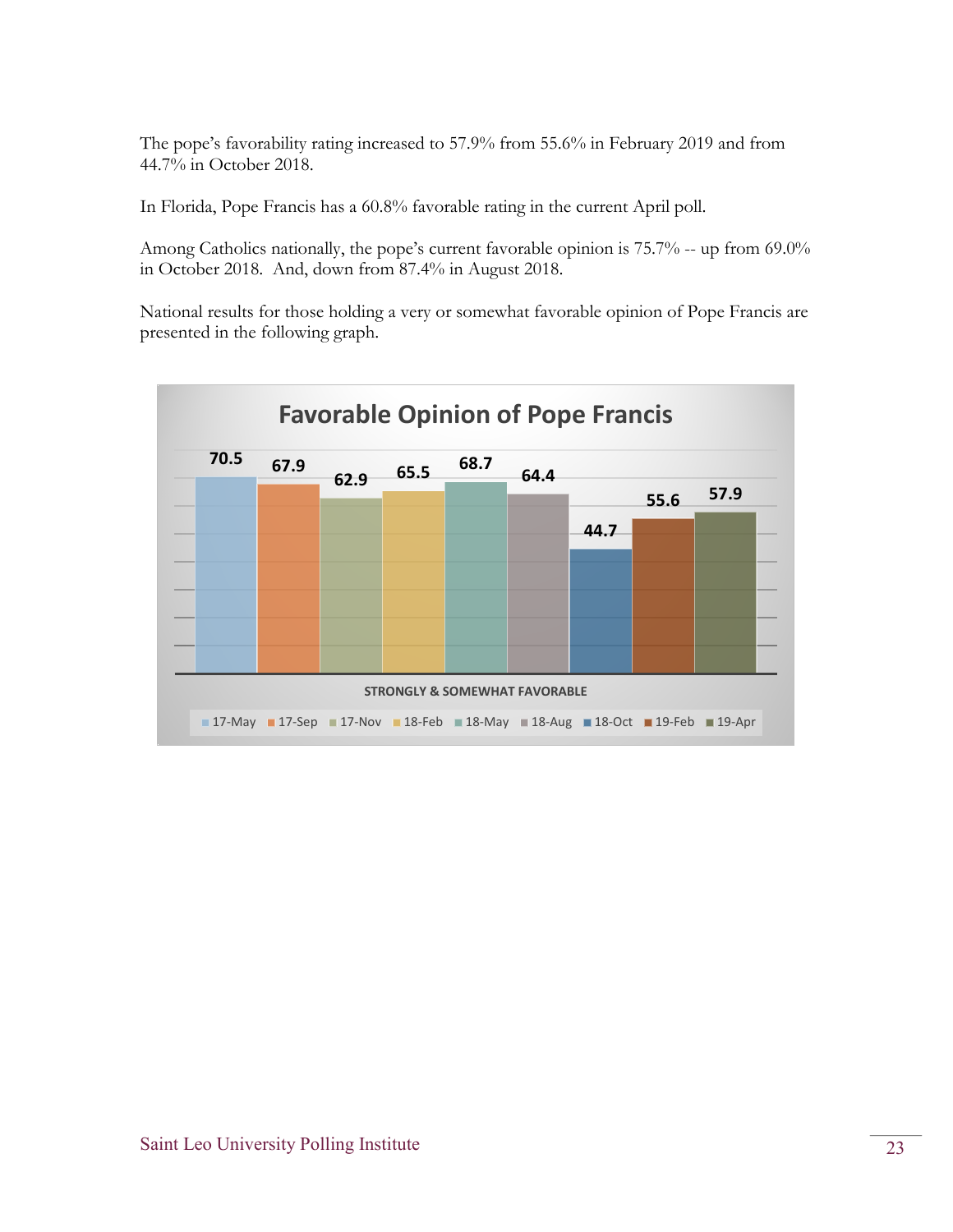Respondents were asked to think about several of the issues the pope is addressing and to provide their opinion on how they feel he is doing. The following table holds the cumulative totals for strongly and somewhat approve nationally. Results are displayed in declining order by the approval column for April 2019. A second table displays Florida results.

#### **National Results:**

| How would       | Strongly & | Strongly & | Strongly & | Strongly & | Strongly & | Strongly & |
|-----------------|------------|------------|------------|------------|------------|------------|
| you rate the    | Somewhat   | Somewhat   | Somewhat   | Somewhat   | Somewhat   | Somewhat   |
| job Pope        | Approve    | Approve    | Approve    | Approve    | Approve    | Approve    |
| Francis is      | February   | May        | August     | October    | February   | April      |
| doing on        | 2018       | 2018       | 2018       | 2018       | 2019       | 2019       |
| Human rights    | 66.1       | 66.6       | 66.7       | 51.3       | 58.9       | 62.5       |
| Advancing the   | 66.9       | 64.9       | 65.7       | 52.0       | 59.6       | 62.0       |
| cause of the    |            |            |            |            |            |            |
| poor            |            |            |            |            |            |            |
| Environmental   | 55.9       | 55.2       | 58.3       | 45.3       | 46.0       | 47.3       |
| <i>issues</i>   |            |            |            |            |            |            |
| Marriage and    | 52.7       | 56.7       | 54.6       | 42.1       | 43.5       | 44.7       |
| family issues   |            |            |            |            |            |            |
| Migration /     | 51.3       | 53.0       | 53.8       | 40.6       | 40.9       | 41.3       |
| Immigration     |            |            |            |            |            |            |
| Handling cases  | 40.5       | 44.3       | 46.5       | 30.8       | 31.4       | 29.0       |
| of sexual abuse |            |            |            |            |            |            |
| involving       |            |            |            |            |            |            |
| Catholic clergy |            |            |            |            |            |            |
| Handling cases  |            |            |            |            | 30.1       | 27.2       |
| of sexual abuse |            |            |            |            |            |            |
| of nuns by      |            |            |            |            |            |            |
| priests and     |            |            |            |            |            |            |
| bishops         |            |            |            |            |            |            |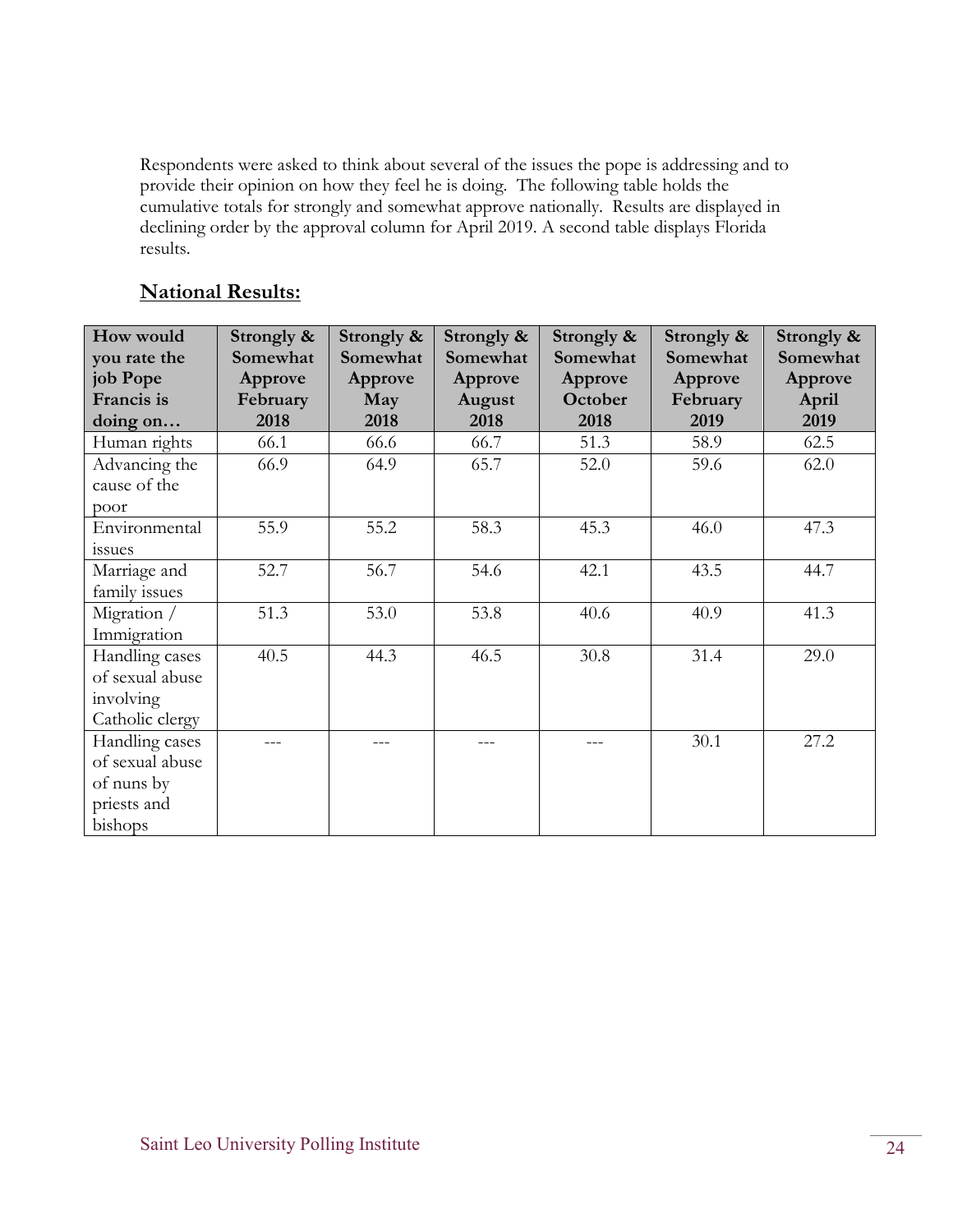## **Florida Results:**

| How would     | Strongly & | Strongly & | Strongly & | Strongly & | Strongly & | Strongly & |
|---------------|------------|------------|------------|------------|------------|------------|
| you rate the  | Somewhat   | Somewhat   | Somewhat   | Somewhat   | Somewhat   | Somewhat   |
| job Pope      | Approve    | Approve    | Approve    | Approve    | Approve    | Approve    |
| Francis is    | February   | May        | August     | October    | February   | April      |
| doing on      | 2018       | 2018       | 2018       | 2018       | 2019       | 2019       |
| Advancing     | 66.4       | 65.2       | 67.8       | 53.0       | 64.2       | 62.2       |
| the cause of  |            |            |            |            |            |            |
| the poor      |            |            |            |            |            |            |
| Human rights  | 67.8       | 65.8       | 67.6       | 63.5       | 59.8       | 61.2       |
| Environment   | 54.4       | 55.7       | 59.2       | 63.8       | 50.2       | 48.8       |
| al issues     |            |            |            |            |            |            |
| Marriage and  | 55.2       | 57.1       | 56.2       | 48.4       | 46.6       | 48.6       |
| family issues |            |            |            |            |            |            |
| Migration /   | 51.2       | 50.2       | 53.2       | 52.4       | 43.6       | 44.0       |
| Immigration   |            |            |            |            |            |            |
| Handling      | 40.8       | 41.1       | 46.6       | 34.4       | 35.4       | 34.4       |
| cases of      |            |            |            |            |            |            |
| sexual abuse  |            |            |            |            |            |            |
| involving     |            |            |            |            |            |            |
| Catholic      |            |            |            |            |            |            |
| clergy        |            |            |            |            |            |            |
| Handling      |            | ---        | ---        |            | 34.6       | 30.8       |
| cases of      |            |            |            |            |            |            |
| sexual abuse  |            |            |            |            |            |            |
| of nuns by    |            |            |            |            |            |            |
| priests and   |            |            |            |            |            |            |
| bishops       |            |            |            |            |            |            |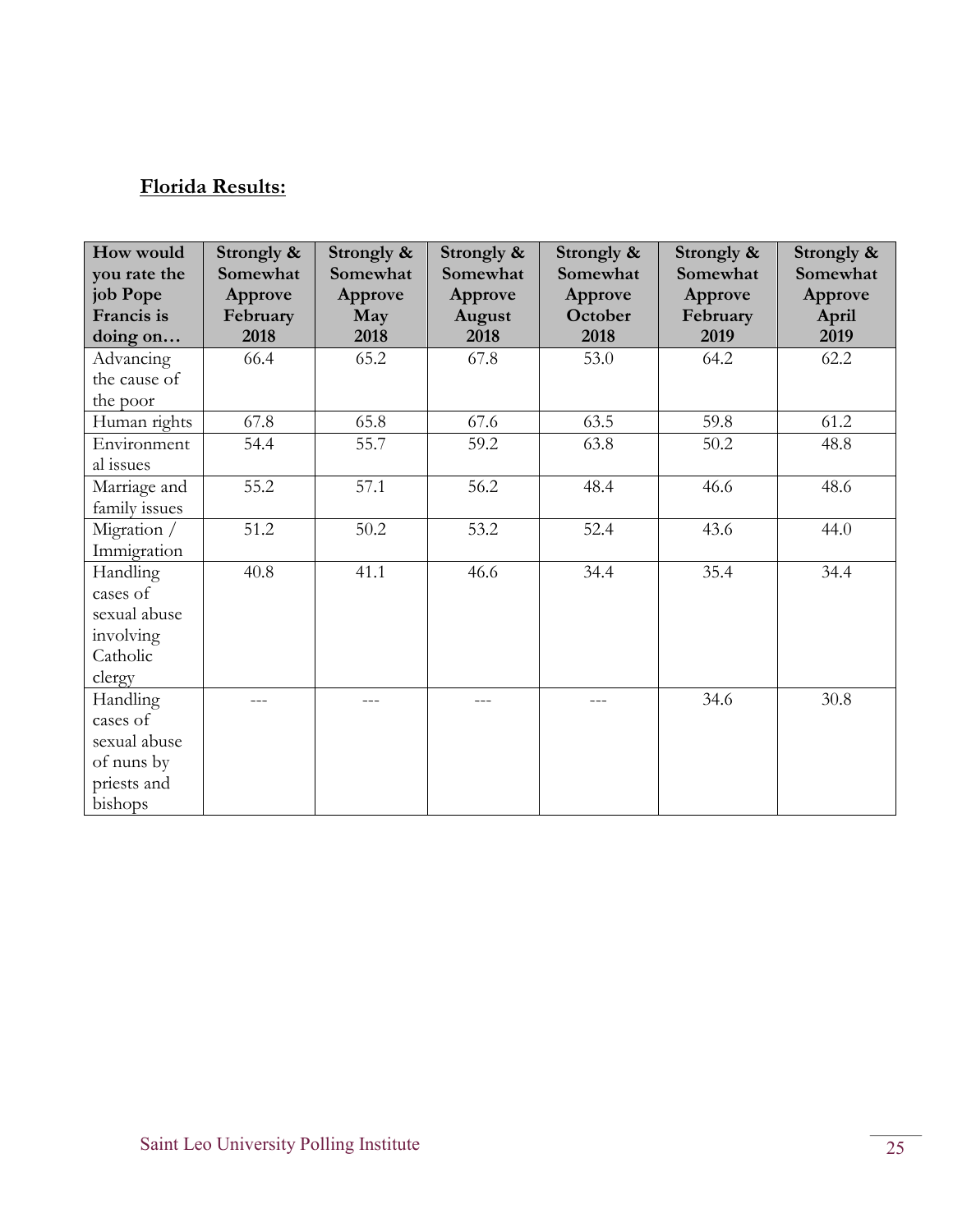All respondents were asked which, of several factors, may have contributed to the sexual abuse involving Catholic clergy over the years. The following table displays the factors and results for national respondents, Catholics nationally, Florida respondents and Catholics in Florida.

| <b>Contributing Factors</b>       | <b>National</b> | National  | Florida | Florida          |
|-----------------------------------|-----------------|-----------|---------|------------------|
|                                   |                 | Catholics |         | <b>Catholics</b> |
| Abuse was handled internally      | 52.4            | 65.7      | 55.2    | 52.6             |
| $-$ within the Church $/$ abusive |                 |           |         |                  |
| priests were unafraid             |                 |           |         |                  |
| Lack of oversight by church       | 48.8            | 47.9      | 45.6    | 48.2             |
| leadership                        |                 |           |         |                  |
| Celibacy required of Catholic     | 44.3            | 52.1      | 46.8    | 47.4             |
| priests                           |                 |           |         |                  |
| Lack of individual priest         | 42.7            | 43.6      | 41.2    | 46.5             |
| morality / respect for the law    |                 |           |         |                  |
| and victims                       |                 |           |         |                  |
| Blind or too much faith in        | 39.1            | 42.1      | 41.2    | 33.3             |
| Catholic clergy                   |                 |           |         |                  |
| The 60's sexual revolution /      | 10.1            | 11.4      | 10.2    | 13.2             |
| lax morality                      |                 |           |         |                  |
| None of these                     | 8.9             | 4.3       | 8.2     | 3.5              |

Respondents were asked if the Catholic Church, overall, was slow moving in identifying and acting on sexual abuse involving Catholic clergy over the years. The results are presented in the following graph showing the percentage strongly or somewhat agreeing.

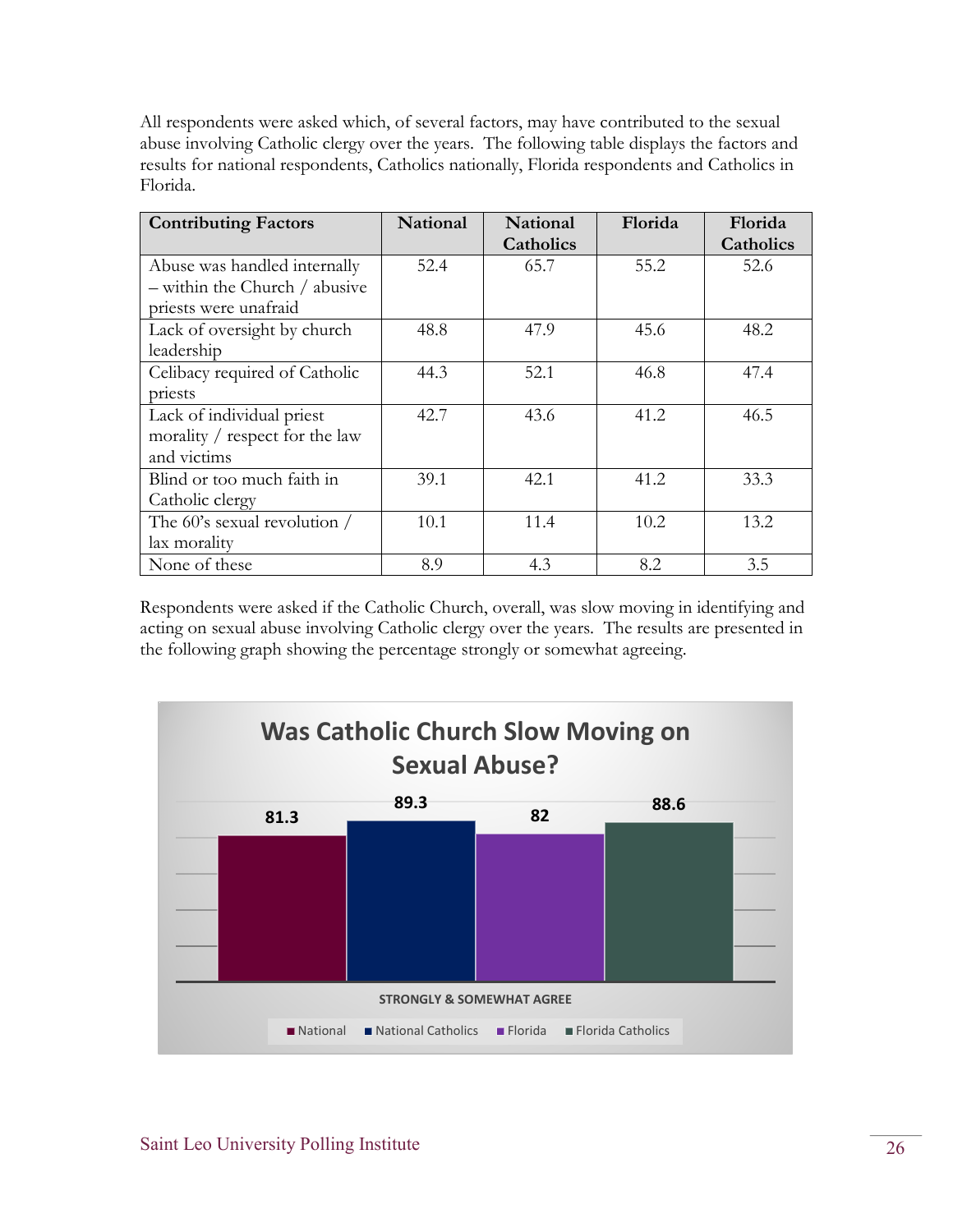Respondents reviewed several possible reasons the Catholic Church was slow to act or react to the crisis of sexual abuse involving Catholic clergy. The following table holds the percentages believing each of the following were reasons for slow action. Reasons are depicted in declining order by national results.

| <b>Reasons for Slow Church</b> | <b>National</b> | National  | Florida | Florida   |
|--------------------------------|-----------------|-----------|---------|-----------|
| Action                         |                 | Catholics |         | Catholics |
| To preserve and protect the    | 74.0            | 84.8      | 70.5    | 67.3      |
| Church's influence and         |                 |           |         |           |
| reputation at all cost         |                 |           |         |           |
| To avoid the financial         | 41.5            | 41.6      | 39.3    | 35.6      |
| ramifications                  |                 |           |         |           |
| To protect "the good old boys" | 41.3            | 40.0      | 35.4    | 26.7      |
| network"                       |                 |           |         |           |
| Believed the clergy instead of | 37.6            | 26.4      | 44.4    | 29.7      |
| victims                        |                 |           |         |           |
| Belief that clergy were above  | 34.1            | 24.0      | 35.1    | 26.7      |
| the law                        |                 |           |         |           |
| Ineptitude / lack of           | 24.8            | 36.0      | 24.4    | 31.7      |
| experienced oversight or       |                 |           |         |           |
| leadership                     |                 |           |         |           |
| Church hierarchy was unaware   | 8.2             | 6.4       | 9.0     | 11.9      |
| of the abuse                   |                 |           |         |           |
| Unsure                         | 5.4             | 5.6       | 7.1     | 6.9       |
| Other                          | 2.2             | 3.2       | 1.5     | 2.0       |
| None of these                  | 0.7             |           | 0.5     | 1.0       |

Several statements were offered regarding the sexual abuse involving Catholic clergy. Respondents were asked if they strongly agreed, somewhat agreed, somewhat disagreed or strongly disagreed with each statement. The cumulative totals for strongly and somewhat agreed are presented in the following table.

| Characteristic                   | National | <b>National</b>  | Florida | Florida          |
|----------------------------------|----------|------------------|---------|------------------|
|                                  |          | <b>Catholics</b> |         | <b>Catholics</b> |
| Church hierarchy should require  | 79.5     | 93.6             | 80.6    | 85.1             |
| mandatory reporting of clergy    |          |                  |         |                  |
| sexual abuse to appropriate law  |          |                  |         |                  |
| authorities outside the church   |          |                  |         |                  |
| The new, greater scrutiny of the | 63.5     | 78.6             | 66.4    | 76.3             |
| Catholic clergy by bishops       |          |                  |         |                  |
| suggests church hierarchy is     |          |                  |         |                  |
| taking the crisis more seriously |          |                  |         |                  |
| The new, greater scrutiny of     | 48.4     | 55.7             | 49.8    | 56.1             |
| Catholic clergy by bishops will  |          |                  |         |                  |
| mean less abuse in the future    |          |                  |         |                  |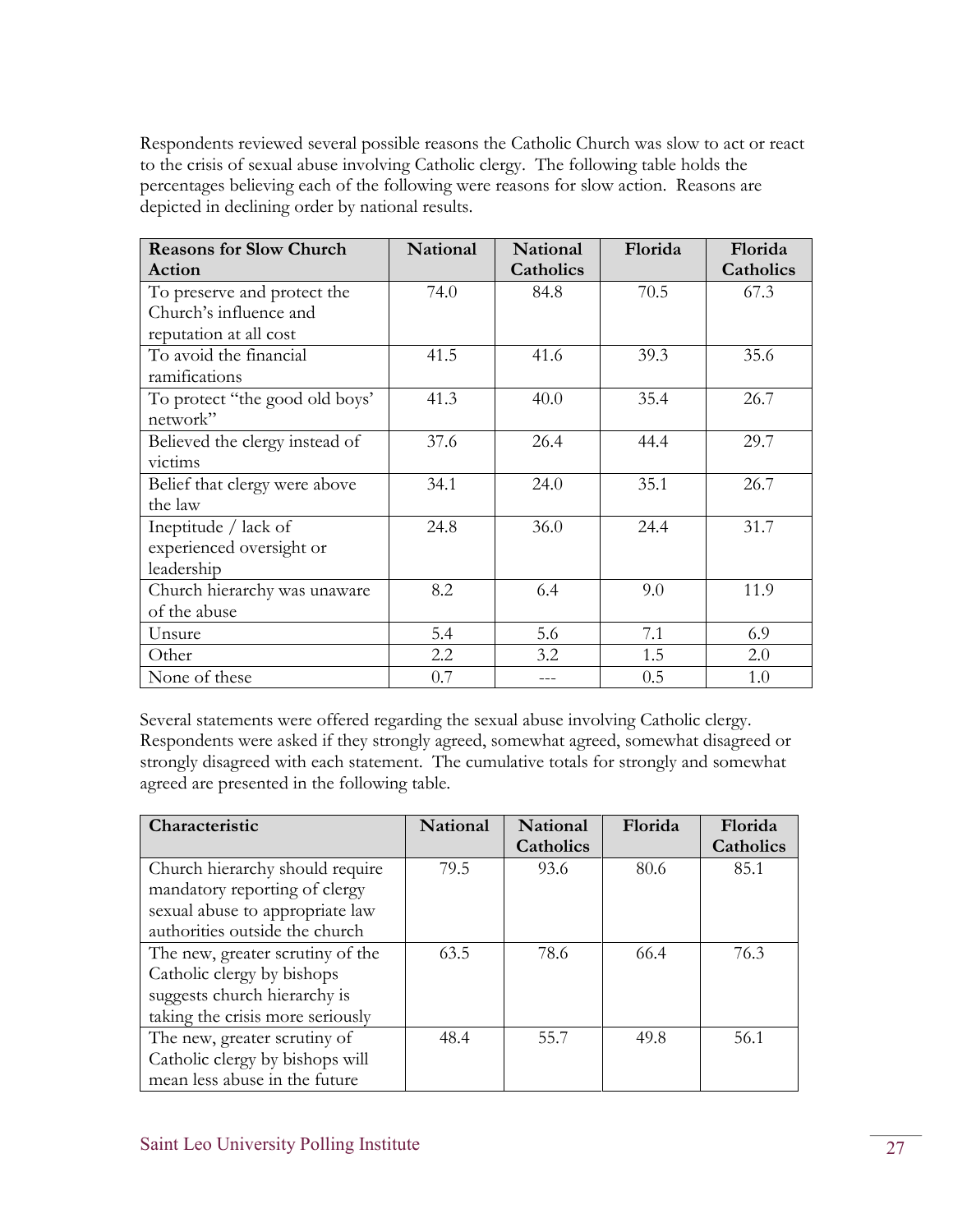#### **THE UNITED STATES SUPREME COURT.…**

The following statements regarding the Supreme Court of the United States (SCOTUS) were presented to poll respondents. Respondents were asked to indicate if they strongly agreed, somewhat agreed, somewhat disagreed, or strongly disagreed with each statement. The cumulative totals for strongly and somewhat agreed are presented in the following table.

| Characteristic                 | National:       | Florida: |
|--------------------------------|-----------------|----------|
|                                | <b>Strongly</b> | Strongly |
|                                | &               | &        |
|                                | Somewhat        | Somewhat |
|                                | Agree           | Agree    |
| U.S. citizenship should be a   | 77.3            | 79.4     |
| requirement of a member of     |                 |          |
| the SCOTUS                     |                 |          |
| There should be mandatory,     | 68.8            | 69.4     |
| regular physical and mental    |                 |          |
| health examinations for        |                 |          |
| <b>SCOTUS</b> justices         |                 |          |
| There should be a mandatory    | 62.7            | 68.0     |
| retirement age for SCOTUS      |                 |          |
| members                        |                 |          |
| I support moving from          | 62.0            | 61.2     |
| lifetime appointments to term  |                 |          |
| limits                         |                 |          |
| I would support live           | 61.9            | 64.2     |
| broadcasting of oral SCOTUS    |                 |          |
| proceedings among justices     |                 |          |
| and attorneys                  |                 |          |
| There should be a minimum      | 52.6            | 54.4     |
| age for SCOTUS justices        |                 |          |
| SCOTUS justices should be      | 50.0            | 52.4     |
| required to release their tax  |                 |          |
| filings during the             |                 |          |
| nomination/approval process    |                 |          |
| SCOTUS justices should be      | 41.4            | 45.8     |
| elected by popular vote        |                 |          |
| The SCOTUS currently has       | 37.1            | 41.0     |
| too much power                 |                 |          |
| We should increase the         | 29.6            | 34.0     |
| number of SCOTUS justices      |                 |          |
| from the current level of nine |                 |          |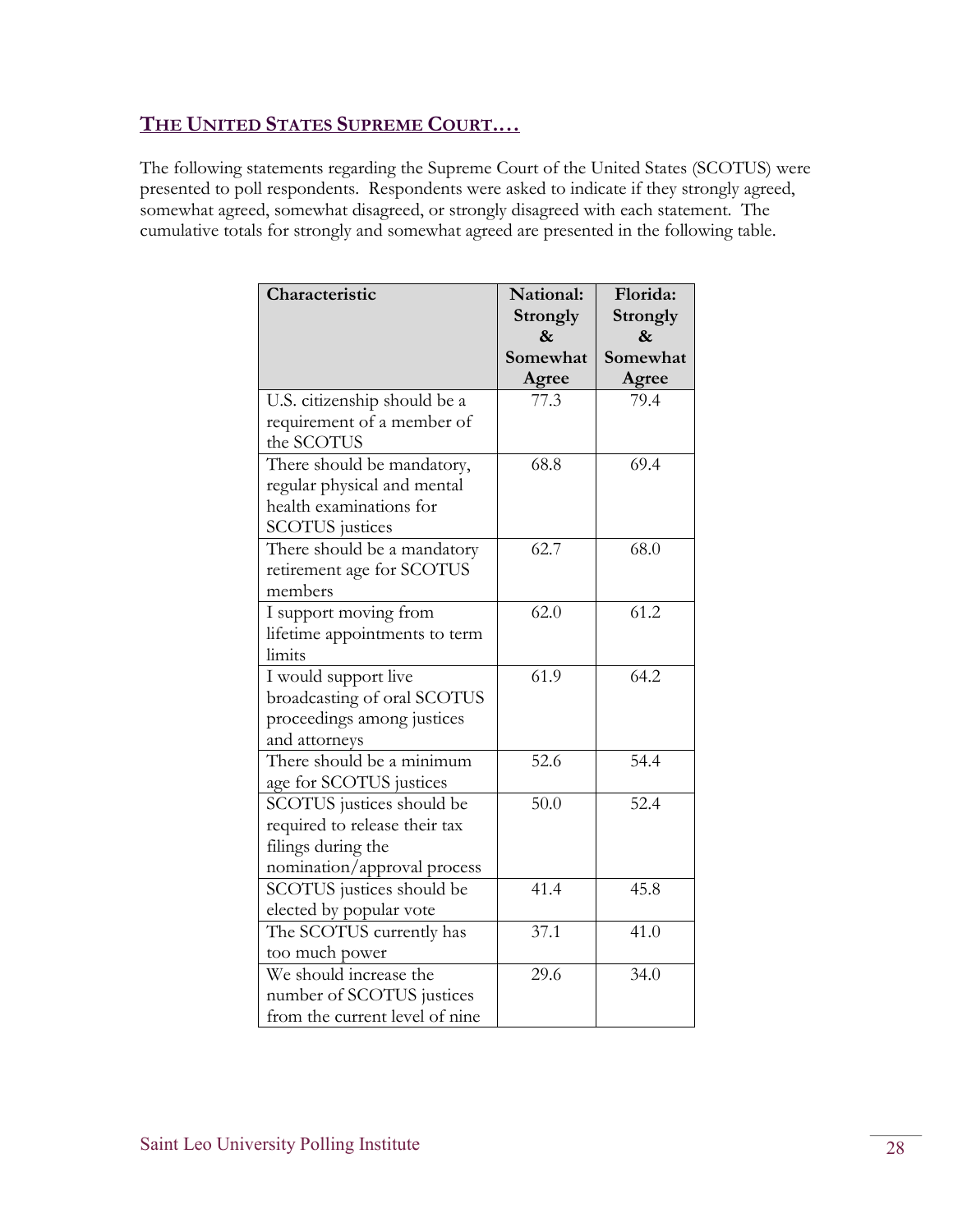*Percentages (combined) of those who agrees strongly or somewhat with these ideas about the U.S. Supreme Court (SCOTUS)* 

| Test Statements/<br>Opinions         | $\frac{0}{0}$<br>Overall<br>U.S. | $\frac{0}{0}$<br>Republicans | $\frac{0}{0}$<br>Democrats | $\frac{0}{0}$<br>Independents |
|--------------------------------------|----------------------------------|------------------------------|----------------------------|-------------------------------|
| I support moving from lifetime       |                                  |                              |                            |                               |
| appointments to term limits          | 62.0                             | 57.7                         | 70.3                       | 61.2                          |
| There should be a mandatory          |                                  |                              |                            |                               |
| retirement age for SCOTUS            | 62.7                             | 67.2                         | 64.6                       | 61.2                          |
| members                              |                                  |                              |                            |                               |
| We should increase the number of     |                                  |                              |                            |                               |
| SCOTUS justices from the current     | 29.6                             | 26.3                         | 41.1                       | 23.5                          |
| level of 9                           |                                  |                              |                            |                               |
| SCOTUS justices should be elected    |                                  |                              |                            |                               |
| by popular vote                      | 41.4                             | 35.8                         | 57.6                       | 32.0                          |
| (Potential) SCOTUS justices should   |                                  |                              |                            |                               |
| be required to release their tax     | 50.0                             | 36.9                         | 63.0                       | 50.3                          |
| filings during the                   |                                  |                              |                            |                               |
| nomination/approval                  |                                  |                              |                            |                               |
| Process                              |                                  |                              |                            |                               |
| I would support live broadcasting of |                                  |                              |                            |                               |
| oral SCOTUS proceedings among        | 61.9                             | 59.5                         | 67.1                       | 62.0                          |
| justices and attorneys               |                                  |                              |                            |                               |
| There should be a minimum age for    |                                  |                              |                            |                               |
| SCOTUS justices*                     | 52.6                             | 55.1                         | 55.1                       | 50.3                          |
| U.S. citizenship should be a         |                                  |                              |                            |                               |
| requirement of a member of the       | 77.3                             | 83.2                         | 70.9                       | 82.2                          |
| SCOTUS*                              |                                  |                              |                            |                               |
| The SCOTUS currently has too         |                                  |                              |                            |                               |
| much power                           | 37.1                             | 37.2                         | 40.8                       | 33.9                          |
| There should be mandatory, regular   |                                  |                              |                            |                               |
| physical and health examinations     | 68.8                             | 69.3                         | 69.0                       | 71.0                          |
| for SCOTUS justices                  |                                  |                              |                            |                               |

*\*Not listed as a requirement in the U.S. Constitution.*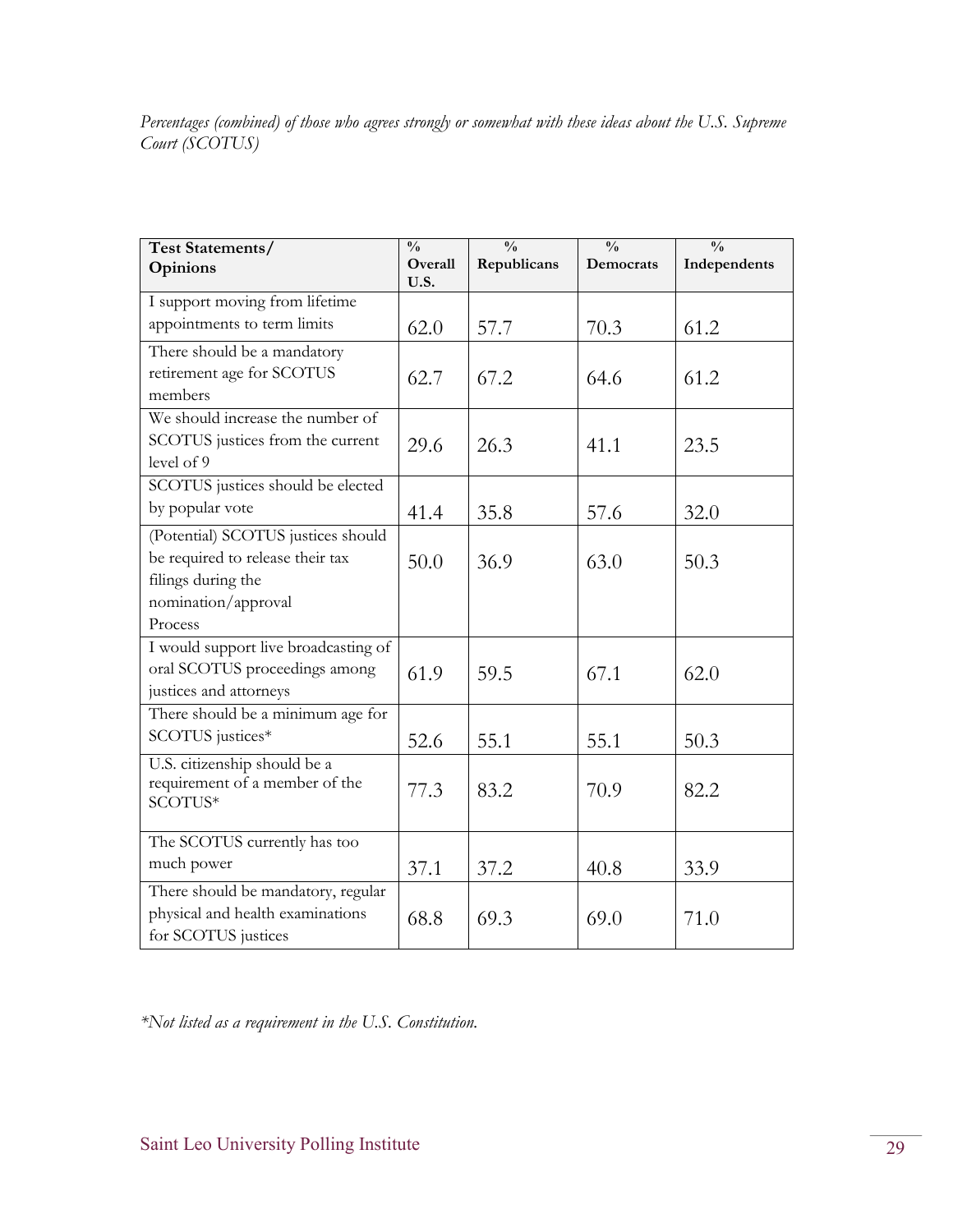#### **HUMAN TRAFFICKING**

Respondents were asked several questions about human trafficking.

Overall, three-quarters (77.9%) reported being very or somewhat aware of the issue of human trafficking in the United States – up slightly from 76.3% in October 2018. Results are displayed here.



Respondents were asked where they get information about human trafficking. The following table holds the results collected. Multiple responses were accepted. Results are displayed in declining order by national data.

| <b>Sources for Information</b> | National | Florida |
|--------------------------------|----------|---------|
| National news                  | 68.2     | 67.6    |
| State or local news            | 47.0     | 47.6    |
| Internet / websites            | 35.3     | 34.4    |
| Social media                   | 19.6     | 21.2    |
| Friends/family/co-workers      | 14.4     | 13.2    |
| Government sources /           | 12.5     | 12.2    |
| agencies                       |          |         |
| Word-of-mouth                  | 12.3     | 9.0     |
| Other                          | 6.6      | 6.8     |
| Employers                      | 4.5      | 3.4     |
| School                         | 3.8      | 4.0     |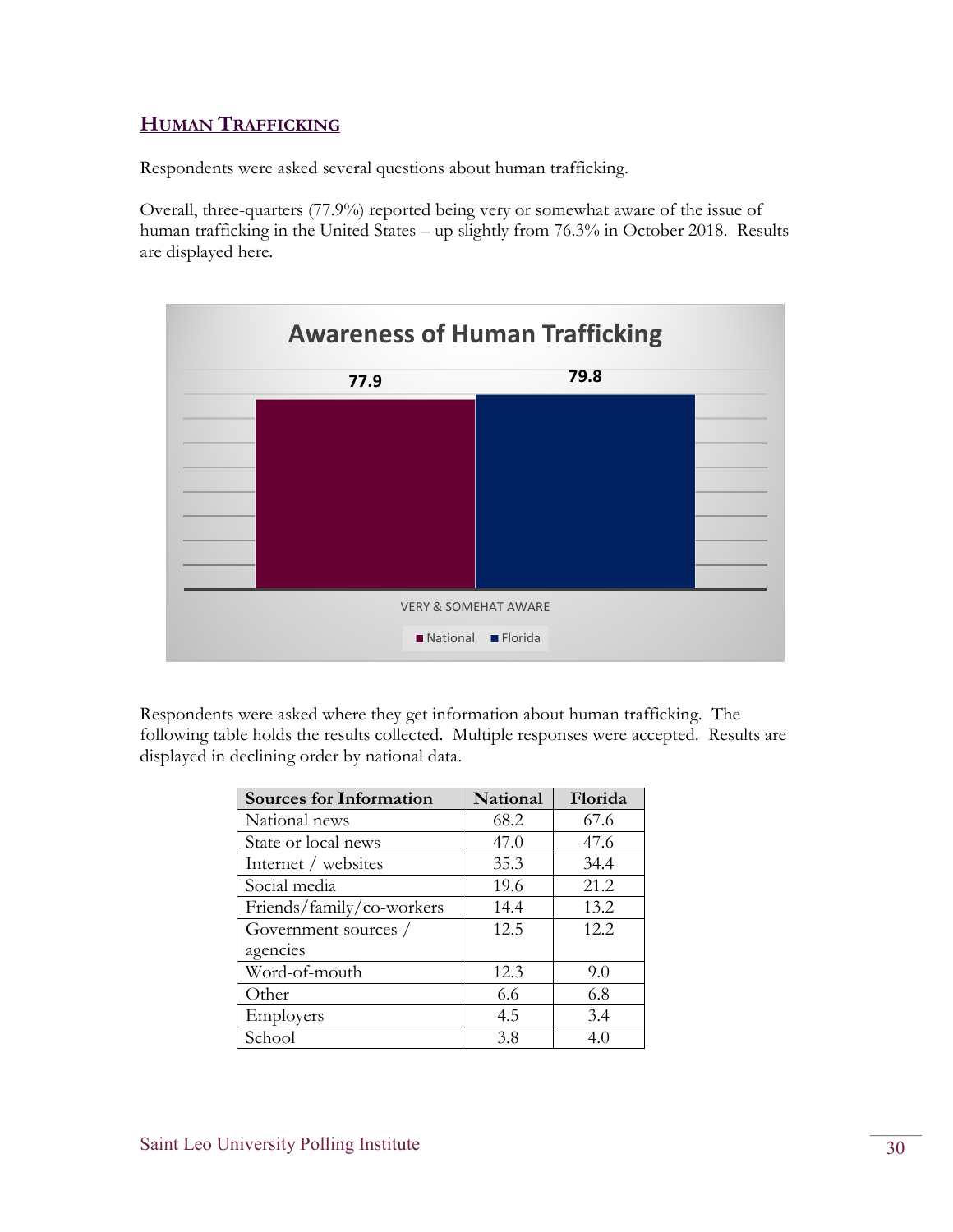Perceptions were explored with respondents being asked which of several descriptions they believed apply to sex traffickers today. The following are the results collected -- in declining order by frequency of mention nationally. Multiple responses were accepted.

| Sex Traffickers Are          | National | Florida |
|------------------------------|----------|---------|
| Organized crime syndicates   | 67.7     | 68.0    |
| Drug cartels                 | 63.9     | 61.4    |
| Gangs                        | 58.1     | 53.6    |
| Individual pimps             | 47.6     | 43.2    |
| <b>Business owners</b>       | 33.4     | 35.4    |
| Family members, supposed     | 30.8     | 27.4    |
| friends or intimate partners |          |         |
| of victims                   |          |         |
| None of these                | 7.2      | 7.4     |
| Only males                   | 2.3      | 1.6     |

The issue of human trafficking is seen as more serious than it was in October 2018. A large majority, 87.3%, see the issue of trafficking as very or somewhat serious – up from 79.8% in October 2018.

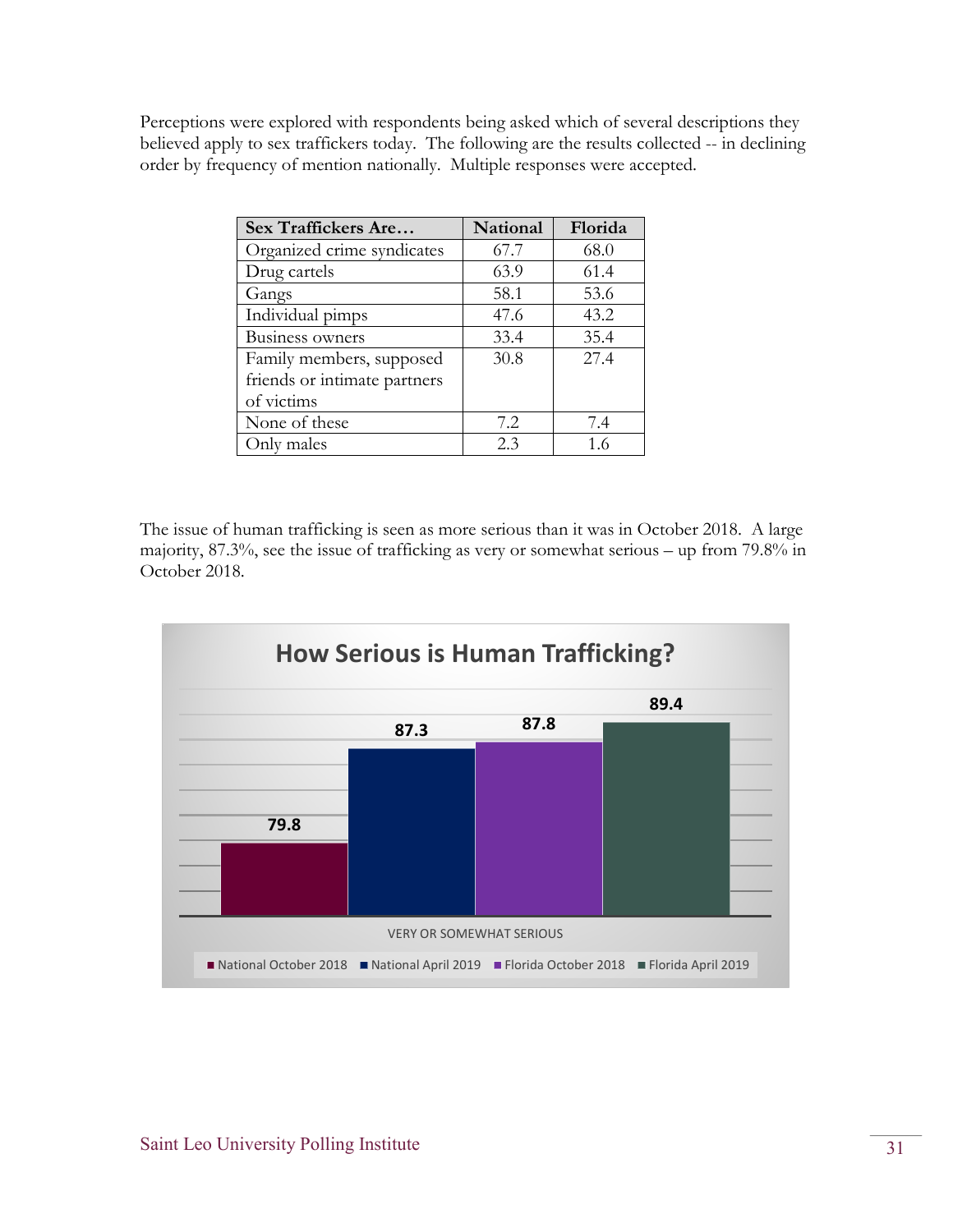All respondents were asked how frequently or how often they read, heard or had seen articles, stories, presentations or programming on human trafficking in the United States over the past year.

| <b>Frequency of Messages</b> | National | <b>National</b> | Florida | Florida |
|------------------------------|----------|-----------------|---------|---------|
| <b>Received on Human</b>     | October  | April           | October | April   |
| Trafficking                  | 2018     | 2019            | 2018    | 2019    |
| 25 or more times             | 15.9     | 15.0            | 13.5    | 16.2    |
| 15 to less than 25 times     | 21.5     | 21.3            | 21.6    | 22.2    |
| 5 to less than 15 times      | 28.1     | 32.6            | 32.4    | 34.6    |
| One to less than five times  | 17.1     | 16.6            | 18.9    | 13.6    |
| Have not read, heard or seen | 7.2.     | 4.6             | 6.7     | 4.0     |
| any over the past year       |          |                 |         |         |
| Unsure                       | 10.2     | 99              | 69      | 9.4     |

Results on frequency are displayed in the following table.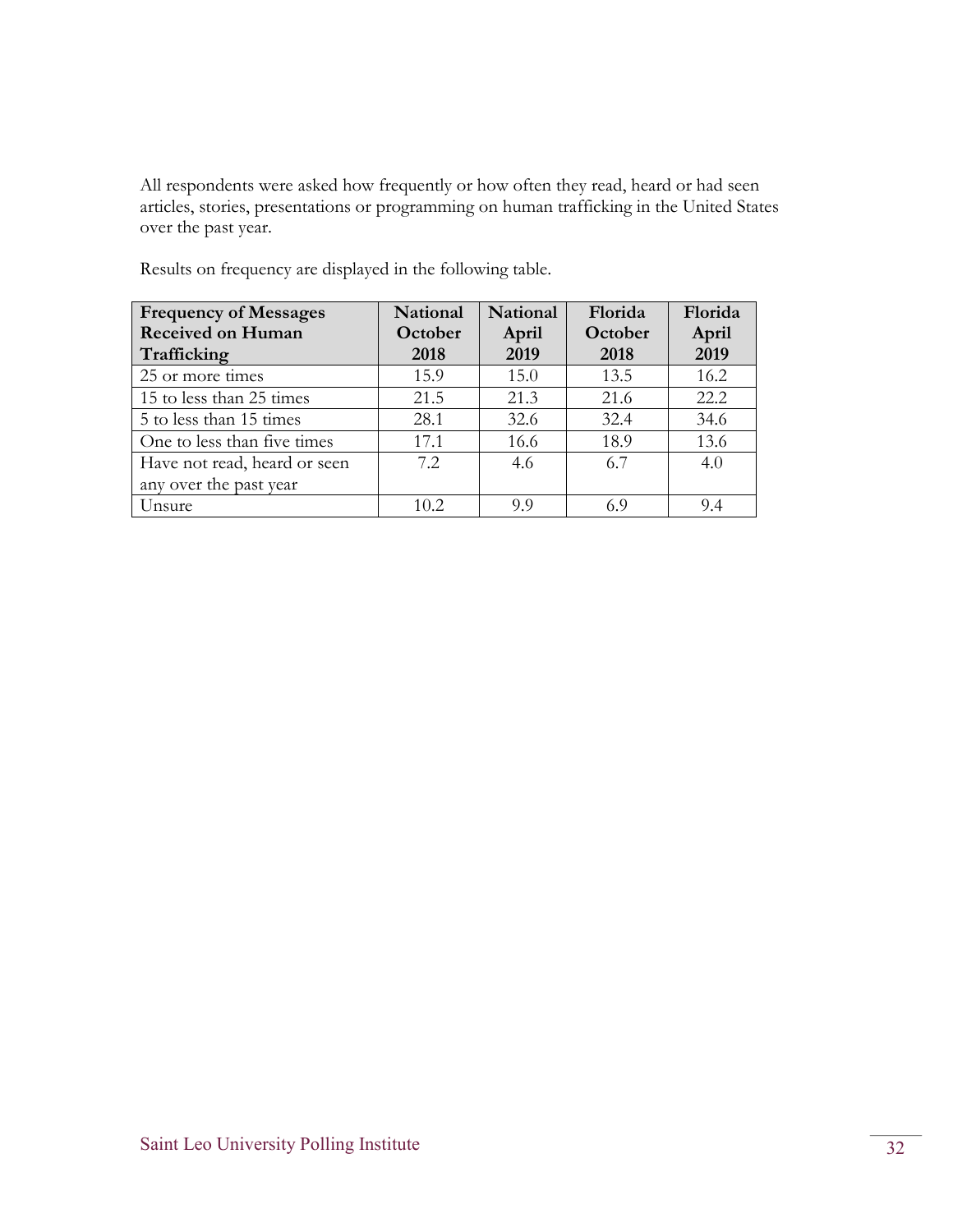The following is a list of different aspects of human trafficking in the United States. Respondents were asked if they were very aware, somewhat aware, somewhat unaware or not at all aware of each. The following table holds the cumulative totals for those reporting very and somewhat aware. Results are shown in declining order by national 2019 data.

| Human Trafficking        | National: | National: | Florida: Very | Florida: Very |
|--------------------------|-----------|-----------|---------------|---------------|
| Knowledge                | Very &    | Very &    | & Somewhat    | & Somewhat    |
|                          | Somewhat  | Somewhat  | Aware         | Aware         |
|                          | Aware     | Aware     | October 2018  | April 2019    |
|                          | October   | April     |               |               |
|                          | 2018      | 2019      |               |               |
| Many times, children     | 77.6      | 84.6      | 86.8          | 84.4          |
| and adults are abducted  |           |           |               |               |
| for either forced labor  |           |           |               |               |
| or prostitution          |           |           |               |               |
| Human trafficking,       | 82.1      | 84.4      | 87.8          | 86.6          |
| many times, involves     |           |           |               |               |
| selling individuals into |           |           |               |               |
| forced sex operations    |           |           |               |               |
| Human trafficking,       | 74.2      | 80.4      | 82.8          | 80.2          |
| many times, involves     |           |           |               |               |
| selling individuals into |           |           |               |               |
| forced labor             |           |           |               |               |
| Many times, children     | 63.2      | 67.1      | 70.9          | 66.2          |
| just out of foster care  |           |           |               |               |
| are enticed into either  |           |           |               |               |
| prostitution or forced   |           |           |               |               |
| into labor for sale by   |           |           |               |               |
| abductors                |           |           |               |               |
| There is a National      | 46.9      | 54.6      | 56.9          |               |
| Human Trafficking        |           |           |               |               |
| Hotline number           |           |           |               |               |
| Human trafficking        | 41.1      | 45.8      | 43.4          | 42.8          |
| organizations or         |           |           |               |               |
| initiatives in your own  |           |           |               |               |
| community                |           |           |               |               |
| Sex addiction resources  | 33.7      | 33.4      | 35.4          | 33.8          |
| in your own community    |           |           |               |               |
| There are "Trafficking   | 26.4      | 24.9      | 29.9          | 24.0          |
| Free Zones" in the       |           |           |               |               |
| <b>United States</b>     |           |           |               |               |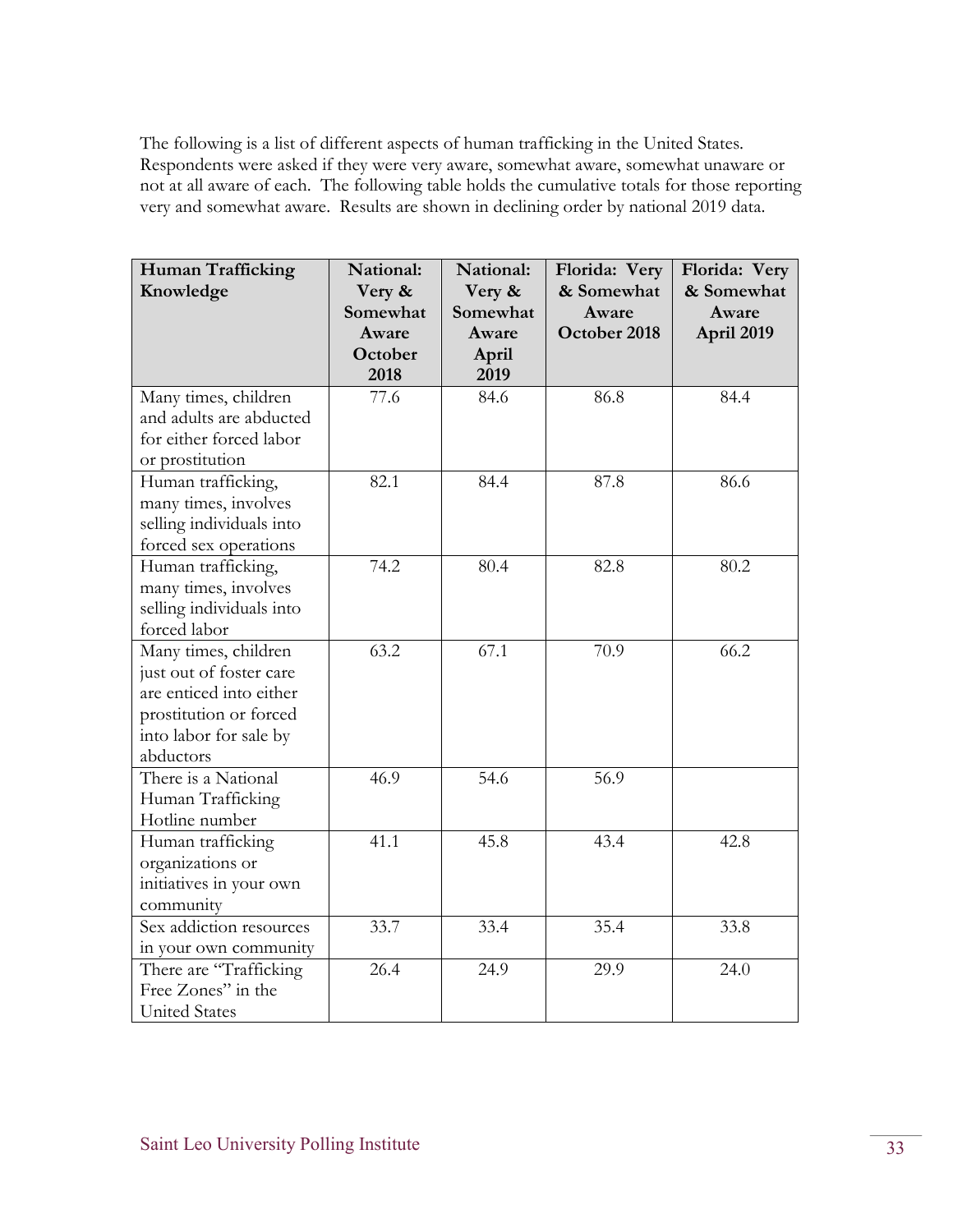The following are a couple of ways respondents might engage on the issue of human trafficking in the U.S. For each activity, respondents were asked to indicate if they would be very likely, somewhat likely, somewhat unlikely or not at all likely. Results are displayed here.

| Willingness to<br>Engage on<br>Human<br>Trafficking                     | National:<br>Very &<br>Somewhat<br>Likely<br>October<br>2018 | National:<br>Very &<br>Somewhat<br>Likely<br>April 2019 | Florida:<br>Very &<br>Somewhat<br>Likely<br>October<br>2018 | Florida:<br>Very &<br>Somewhat<br>Likely<br>April 2019 |
|-------------------------------------------------------------------------|--------------------------------------------------------------|---------------------------------------------------------|-------------------------------------------------------------|--------------------------------------------------------|
| Attend a seminar,<br>presentation or<br>program on human<br>trafficking | 40.4                                                         | 38.4                                                    | 45.0                                                        | 42.0                                                   |
| Report a suspected<br>incidence of human<br>trafficking                 | 75.3                                                         | 74.0                                                    | 81.8                                                        | 81.6                                                   |

Respondents to the April 2019 poll were asked a few final questions regarding human trafficking. The following table holds the questions and responses.

| <b>Human Trafficking Questions</b>               | April 2019          |      |
|--------------------------------------------------|---------------------|------|
|                                                  | Florida<br>National |      |
|                                                  | Yes                 | Yes  |
| Should public schools provide education for      | 73.4                | 79.6 |
| children/youth about human trafficking?          |                     |      |
| Should human trafficking buyers be charged       | 84.8                | 86.2 |
| with a felony charge instead of the less serious |                     |      |
| misdemeanor charge?                              |                     |      |
| Do you know people who purchase sex?             | 84                  | 9.6  |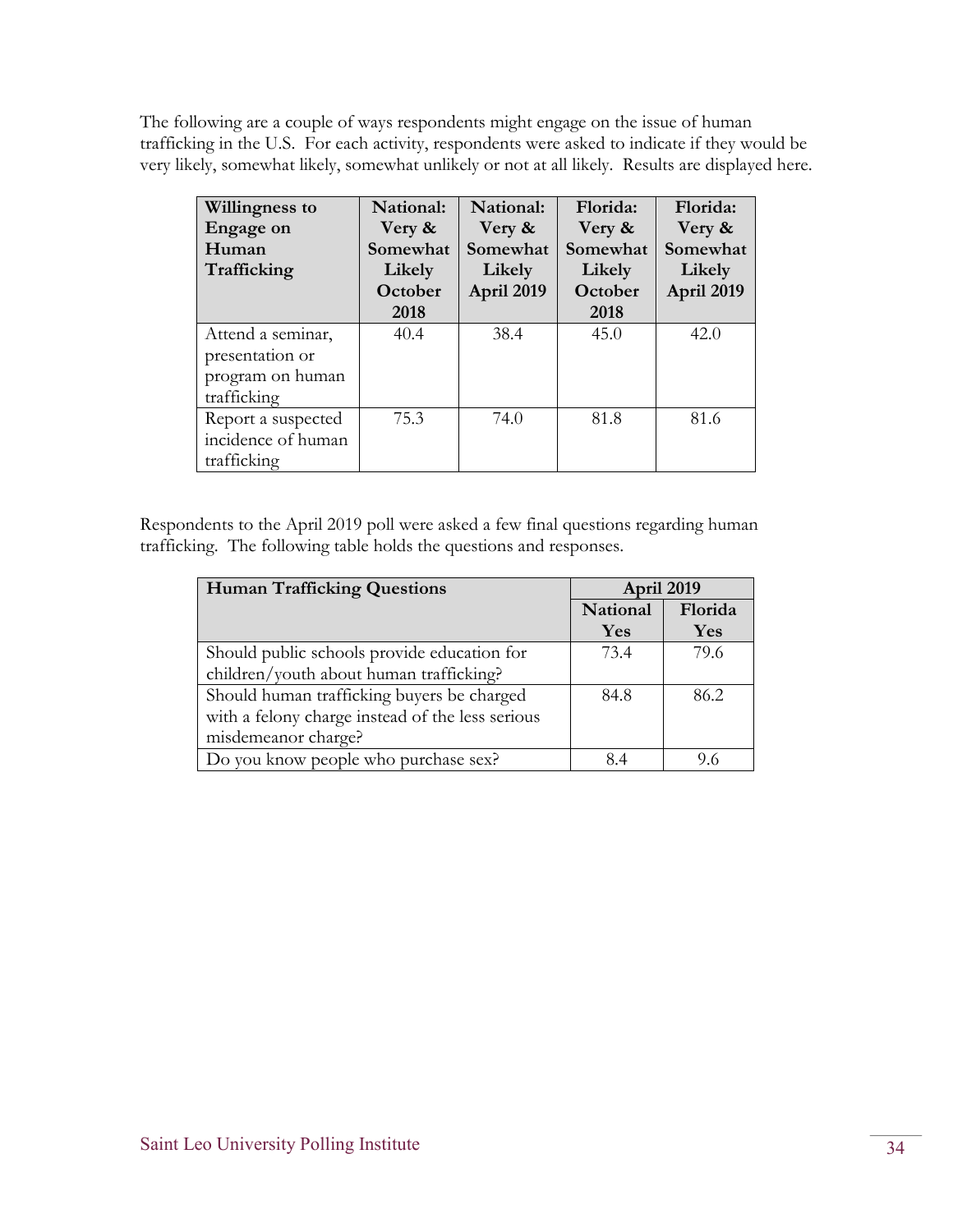#### **FLORIDA ISSUES**

All respondents were asked to rate the job several Florida elected officials were doing. Each was asked if they strongly approved, somewhat approved, somewhat disapproved or strongly disapproved of the jobs each is doing today. The following graph depicts the cumulative totals for strongly and somewhat approve.



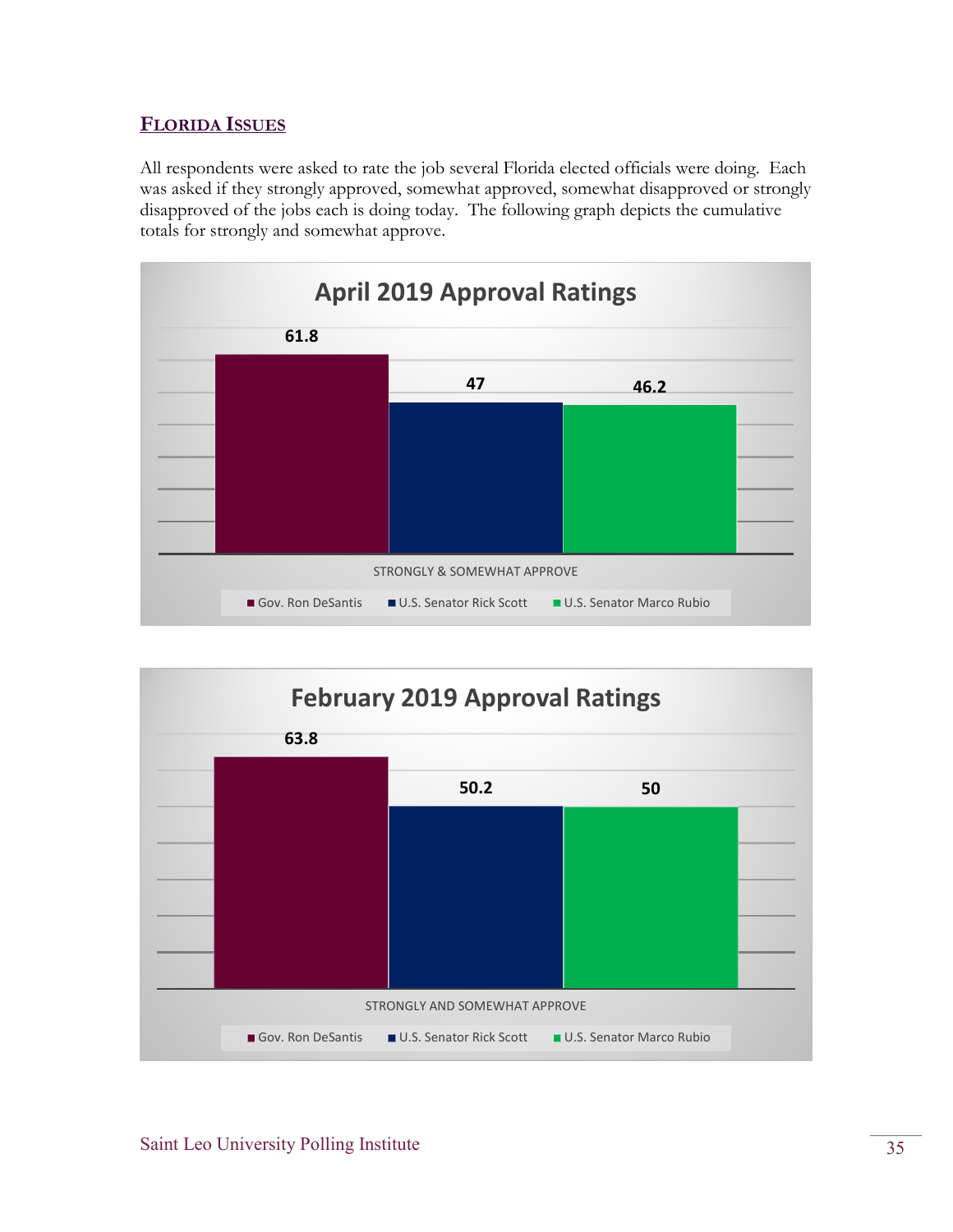Florida respondents were asked the following:

"In Florida, for safety and protective reasons, do you support arming trained teachers in public schools?"

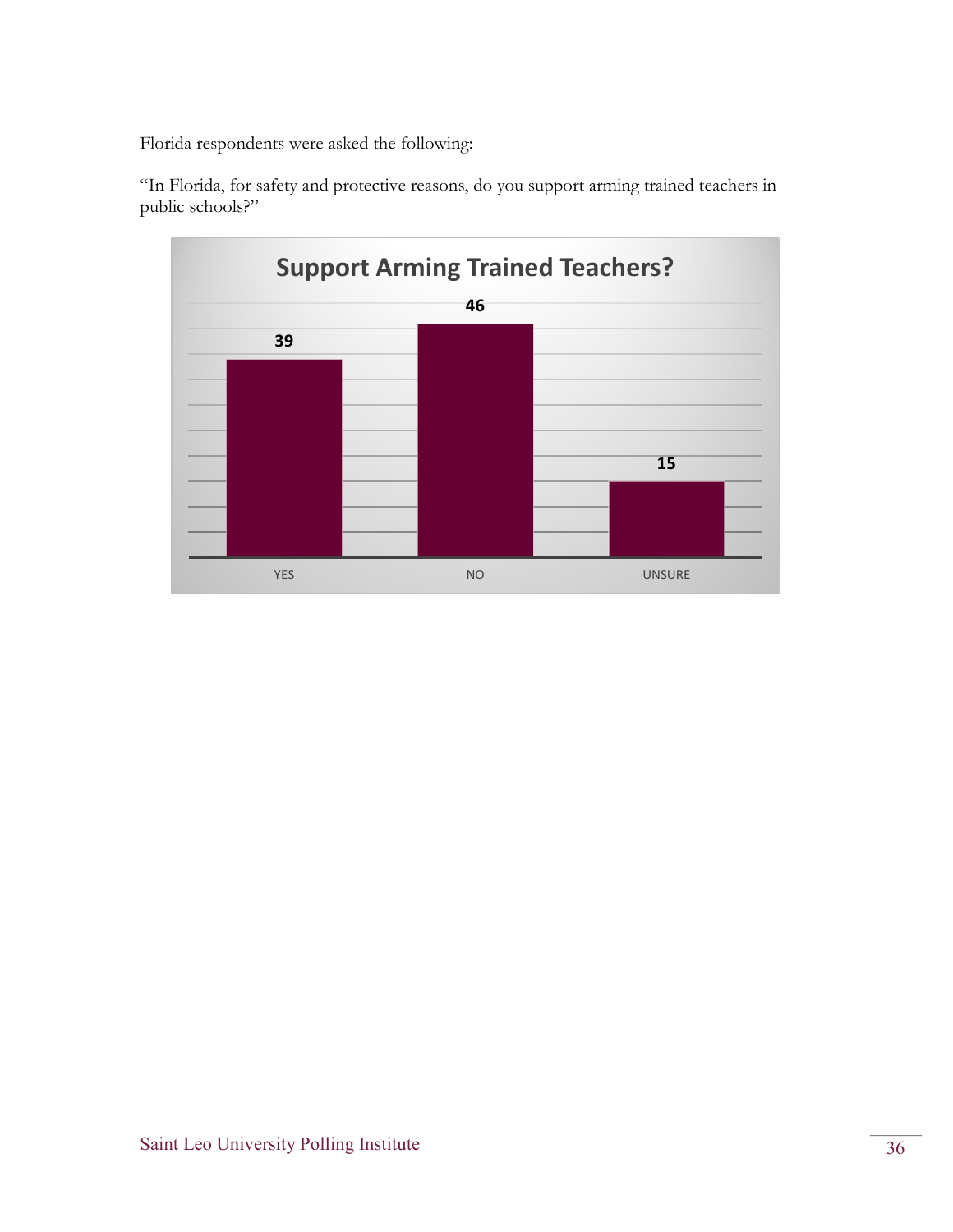## **NATIONAL SURVEY DEMOGRAPHICS**

| Conservative/<br>Moderate/Liberal | February<br>2018 | May<br>2018 | August<br>2018 | October<br>2018 | February<br>2019 | April<br>2019 |
|-----------------------------------|------------------|-------------|----------------|-----------------|------------------|---------------|
| Very conservative                 | 12.2             | 13.9        | 19.8           | 11.2            | 14.3             | 14.5          |
| Somewhat<br>conservative          | 22.6             | 22.6        | 19.4           | 20.2            | 22.1             | 20.7          |
| Moderate                          | 34.9             | 35.9        | 31.0           | 33.4            | 33.6             | 38.3          |
| Somewhat liberal                  | 14.2             | 15.0        | 15.5           | 12.1            | 16.6             | 13.1          |
| Very liberal                      | 11.2             | 9.0         | 9.6            | 7.6             | 10.1             | 9.1           |
| Unsure                            | 4.9              | 3.6         | 4.7            | 15.4            | 3.3              | 4.3           |

| Age       | February<br>2018 | May<br>2018 | August<br>2018 | October<br>2018 | February<br>2019 | April<br>2019 |
|-----------|------------------|-------------|----------------|-----------------|------------------|---------------|
| 18-25     | 5.5              | 5.0         | 7.4            | 11.2            | 5.1              | 7.0           |
| $26 - 35$ | 20.1             | 21.3        | 26.4           | 24.2            | 13.0             | 11.3          |
| $36 - 45$ | 22.5             | 19.0        | 20.6           | 20.5            | 15.8             | 14.4          |
| $46 - 55$ | 18.0             | 18.0        | 15.1           | 15.9            | 19.4             | 20.1          |
| 56-65     | 21.5             | 22.9        | 16.9           | 15.9            | 34.2             | 34.7          |
| Over      | 12.4             | 13.8        | 13.9           | 12.3            | 12.5             | 12.5          |
| 65        |                  |             |                |                 |                  |               |

| How Religious?       | <b>August</b> 2018 | October 2018 | February 2019 | April 2019 |
|----------------------|--------------------|--------------|---------------|------------|
| Very religious       | 23.8               | 19.6         | 18.3          | 18.3       |
| Somewhat religious   | 35.2               | 32.9         | 37.3          | 38.3       |
| Not very religious   | 16.7               | 19.5         | 20.4          | 18.0       |
| Not at all religious | 22.7               | 23.6         | 21.7          | 23.2       |
| Unsure               | L.6                |              | 2.3           |            |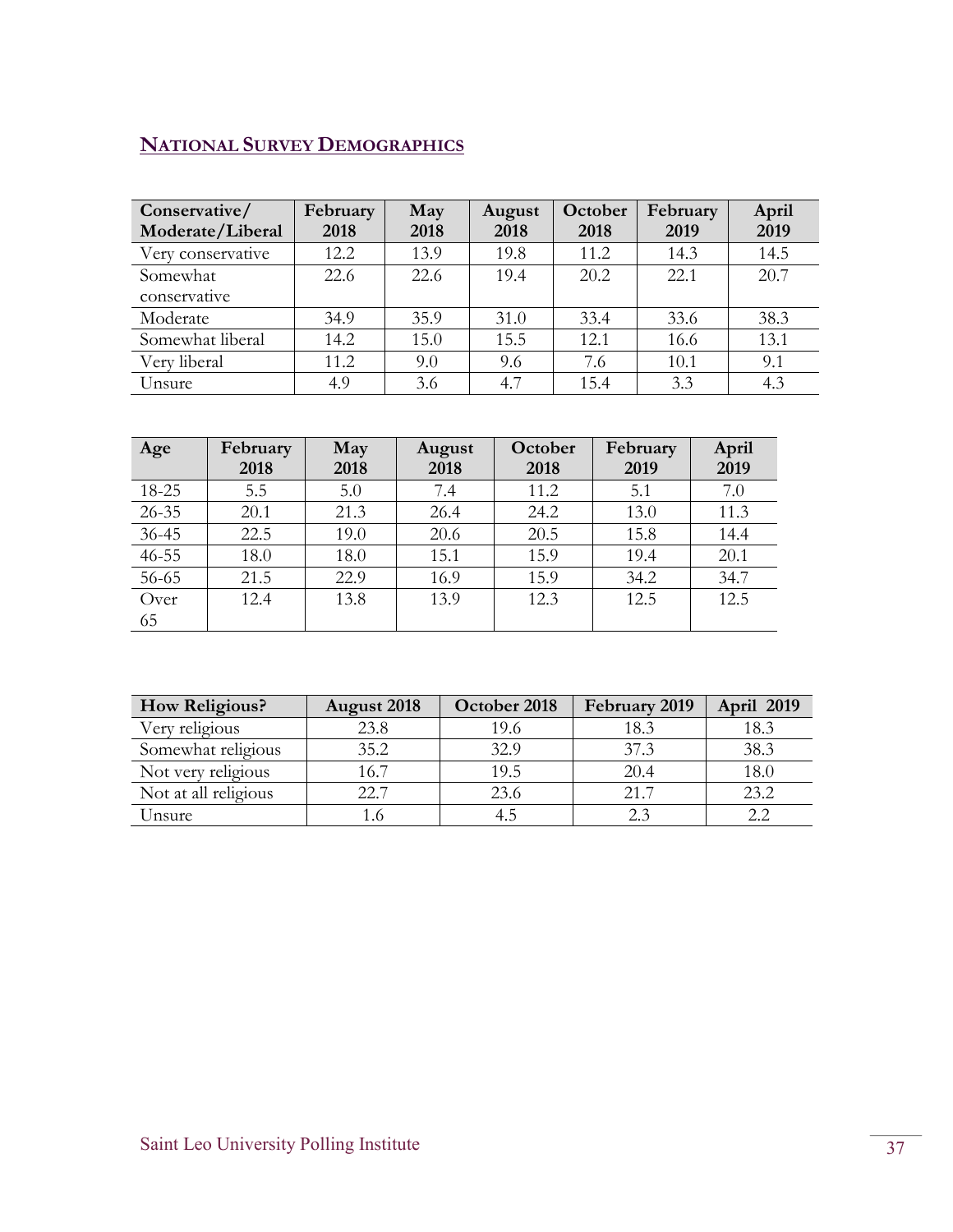| Income    | November | February | May  | August  | October          | February | April |
|-----------|----------|----------|------|---------|------------------|----------|-------|
|           | 2017     | 2018     | 2018 | 2018    | 2018             | 2019     | 2019  |
| Less      | 3.8      | 3.6      | 2.9  | 4.6     | 4.4              | 2.3      | 3.3   |
| than      |          |          |      |         |                  |          |       |
| \$10,000  |          |          |      |         |                  |          |       |
| \$10,000  | 21.4     | 19.5     | 18.9 | 21.1    | 24.1             | 18.9     | 21.5  |
| to less   |          |          |      |         |                  |          |       |
| than      |          |          |      |         |                  |          |       |
| \$40,000  |          |          |      |         |                  |          |       |
| \$40,000  | 28.5     | 26.9     | 24.6 | 23.6    | 25.2             | 25.2     | 25.9  |
| to less   |          |          |      |         |                  |          |       |
| than      |          |          |      |         |                  |          |       |
| \$75,000  |          |          |      |         |                  |          |       |
| \$75,000  | 17.5     | 19.4     | 20.5 | 19.5    | 18.8             | 17.6     | 15.5  |
| to less   |          |          |      |         |                  |          |       |
| than      |          |          |      |         |                  |          |       |
| \$100,000 |          |          |      |         |                  |          |       |
| \$100,000 | 18.5     | 19.1     | 20.0 | 21.3    | 13.5             | 19.4     | 18.8  |
| to less   |          |          |      |         |                  |          |       |
| than      |          |          |      |         |                  |          |       |
| \$150,000 |          |          |      |         |                  |          |       |
| \$150,000 | 5.3      | 6.7      | 6.8  | 4.8     | $\overline{5.9}$ | 8.0      | 7.3   |
| to less   |          |          |      |         |                  |          |       |
| than      |          |          |      |         |                  |          |       |
| \$200,000 |          |          |      |         |                  |          |       |
| \$200,000 | 4.0      | 4.2      | 5.6  | 4.1     | 5.3              | 7.3      | 5.9   |
| or more   |          |          |      |         |                  |          |       |
| Prefer    | 1.0      | $0.8\,$  | 0.7  | $1.0\,$ | 2.9              | 1.3      | 1.8   |
| not to    |          |          |      |         |                  |          |       |
| disclose  |          |          |      |         |                  |          |       |

| <b>Political Party</b> | February | May  | August | October | February | April |  |
|------------------------|----------|------|--------|---------|----------|-------|--|
| Affiliation            | 2018     | 2018 | 2018   | 2018    | 2019     | 2019  |  |
| Republican             | 23.6     | 27.1 | 27.1   | 24.9    | 27.0     | 27.4  |  |
| Democratic             | 30.2     | 31.1 | 31.5   | 24.9    | 31.2     | 31.6  |  |
| Unaffiliated/          | 40.6     | 39.7 | 34.6   | 26.9    | 37.7     | 36.6  |  |
| Independent /          |          |      |        |         |          |       |  |
| Undeclared             |          |      |        |         |          |       |  |
| Some other             | 1.2      | 0.3  | 2.5    | 8.7     | 2.0      | 0.9   |  |
| party                  |          |      |        |         |          |       |  |
| Unsure                 | 3.4      | 1.9  | 4.3    | 14.7    | 2.1      | 3.5   |  |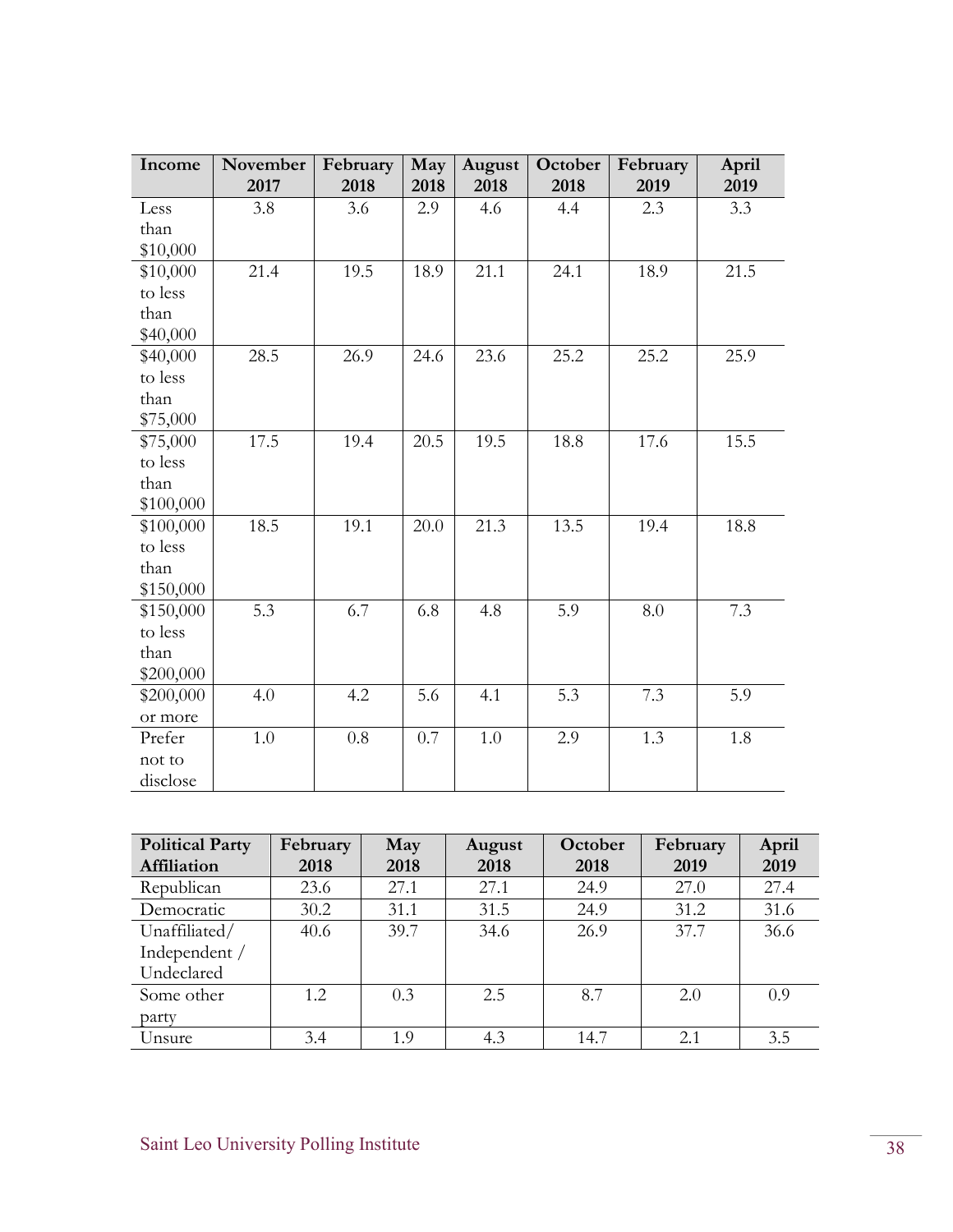| Gender | February<br>2018 | May<br>2018 | August<br>2018 | October<br>2018 | February<br>2019 | April<br>2019 |
|--------|------------------|-------------|----------------|-----------------|------------------|---------------|
| Male   | 50.6             | 50.0        | 47.4           | 50.0            | 50.0             | 45.5          |
| Female | 49.4             | 50.0        | 52.6           | 50.0            | 50.0             | 54.5          |

| Education                                   | February<br>2018 | May<br>2018 | August<br>2018 | October<br>2018 | February<br>2019 | April<br>2019 |
|---------------------------------------------|------------------|-------------|----------------|-----------------|------------------|---------------|
| Less than High<br>School                    | 3.8              | 4.1         | 6.6            | 6.4             | 3.5              | 4.2           |
| High School /<br><b>GED</b>                 | 8.7              | 8.0         | 9.5            | 11.0            | 8.7              | 10.3          |
| Associate Degree                            | 7.6              | 6.7         | 7.4            | 8.7             | 9.7              | 6.6           |
| Some college /<br>technical school          | 20.2             | 19.4        | 22.2           | 21.9            | 21.9             | 19.5          |
| College $/$<br>technical school<br>graduate | 36.1             | 39.8        | 32.7           | 31.2            | 34.2             | 36.2          |
| Postgraduate or<br>professional<br>degree   | 23.3             | 21.9        | 21.2           | 20.3            | 21.7             | 22.8          |
| Prefer not to<br>disclose                   | 0.2              | 0.1         | 0.4            |                 |                  |               |

| Hispanic,<br>Latin<br>American,<br>Puerto Rican,<br>Cuban or | November<br>2017 | February<br>2018 | May<br>2018 | August<br>2018 | October<br>2018 | February<br>2019 | April<br>2019 |
|--------------------------------------------------------------|------------------|------------------|-------------|----------------|-----------------|------------------|---------------|
| Mexican                                                      |                  |                  |             |                |                 |                  |               |
| Yes                                                          | 16.5             | 16.4             | 16.5        | 16.5           | 16.3            | 16.3             | 16.5          |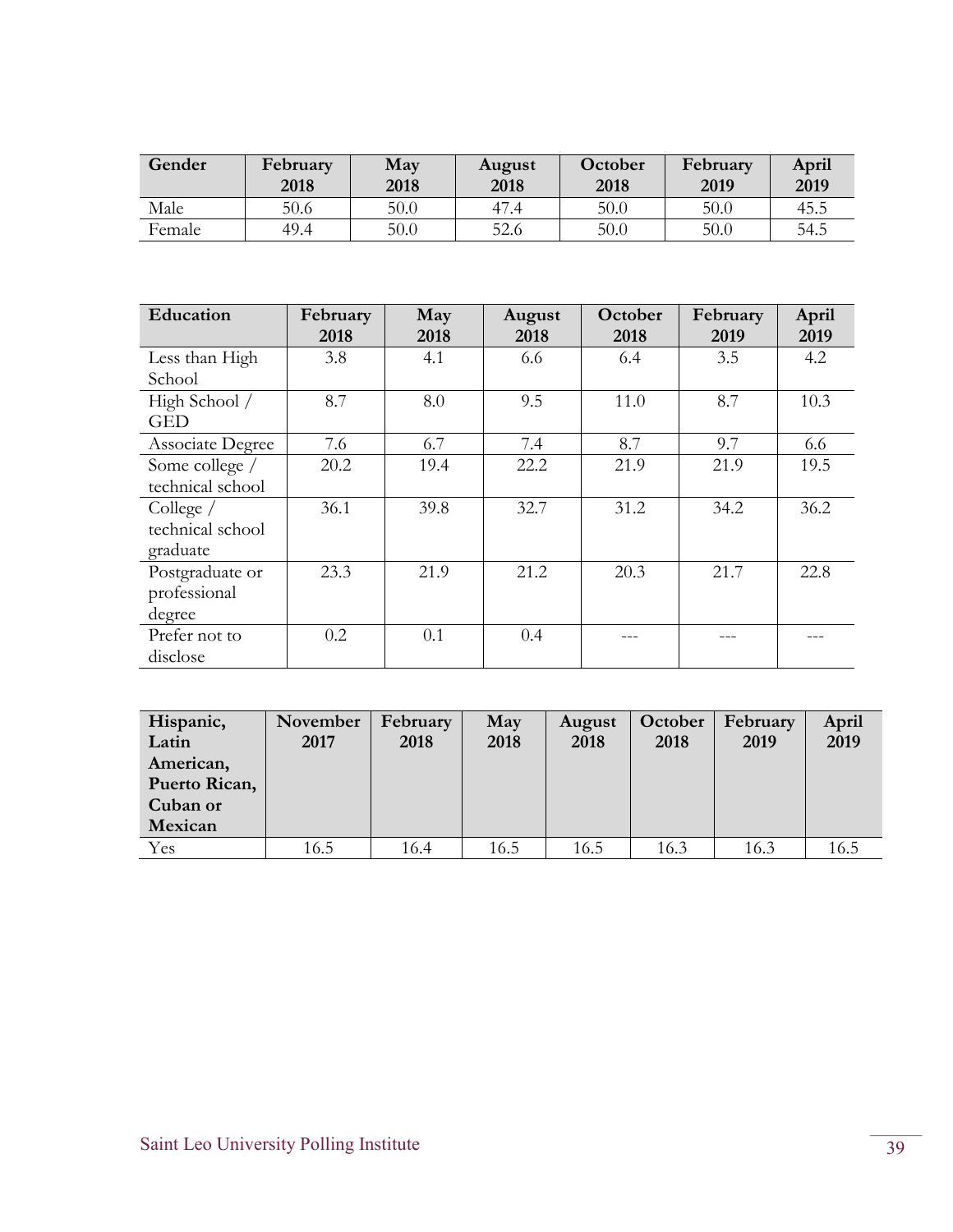| Religion        | November | February | May  | August | October | February | April |
|-----------------|----------|----------|------|--------|---------|----------|-------|
| Followed        | 2017     | 2018     | 2018 | 2018   | 2018    | 2019     | 2019  |
| Catholic        | 29.5     | 30.4     | 31.1 | 31.0   | 20.7    | 28.0     | 23.3  |
| Protestant      | 18.3     | 16.7     | 19.9 | 17.1   | 14.4    | 20.6     | 20.3  |
| (Baptist,       |          |          |      |        |         |          |       |
| Lutheran,       |          |          |      |        |         |          |       |
| Congregational, |          |          |      |        |         |          |       |
| Presbyterian)   |          |          |      |        |         |          |       |
| Christian (non- | 19.3     | 19.5     | 20.3 | 19.5   | 20.7    | 18.0     | 14.5  |
| denominational) |          |          |      |        |         |          |       |
| Greek           | 1.3      | 1.1      | 0.7  | 0.8    | 1.3     | 1.8      | 1.7   |
| Orthodox        |          |          |      |        |         |          |       |
| Jewish          | 3.1      | 3.0      | 3.2  | 2.9    | 3.4     | 3.5      | 4.7   |
| <b>Buddhist</b> | 1.5      | 0.4      | 0.8  | 0.9    | 2.2     | 0.9      | 1.7   |
| Muslim          | 0.2      | 0.6      | 0.7  | 1.2    | 1.3     | 0.9      |       |
| Latter Day      | 0.7      | 0.4      | 0.7  | 0.7    | 0.9     | 0.8      |       |
| Saints /        |          |          |      |        |         |          |       |
| Mormon          |          |          |      |        |         |          |       |
| Other           | 4.0      | 4.3      | 3.6  | 3.5    | 6.5     | 3.7      | 3.5   |
| No preference   | 20.5     | 22.4     | 17.3 | 20.8   | 24.3    | 19.9     | 25.6  |
| Don't know $/$  | 1.6      | 1.3      | 1.7  | 1.6    | 4.2     | 1.9      | 4.7   |
| unsure          |          |          |      |        |         |          |       |

| Ethnicity       | November | February | May  | August | October | February | April |
|-----------------|----------|----------|------|--------|---------|----------|-------|
| (Among Non-     | 2017     | 2018     | 2018 | 2018   | 2018    | 2019     | 2019  |
| Hispanics)      |          |          |      |        |         |          |       |
| White           | 64.0     | 66.3     | 70.1 | 65.0   | 64.2    | 68.2     | 63.5  |
| Black, African- | 12.5     | 11.2     | 12.6 | 12.7   | 12.6    | 12.6     | 12.7  |
| American        |          |          |      |        |         |          |       |
| Asian           | 5.4      | 5.1      | 0.1  | 4.8    | 5.1     | 1.6      | 5.1   |
| Aleutian,       | 0.9      | 0.5      | 0.1  | 0.2    | 0.9     | 0.4      | 0.6   |
| Eskimo or       |          |          |      |        |         |          |       |
| American Indian |          |          |      |        |         |          |       |
| Other           | 0.6      | 0.6      | 0.6  | 0.6    | 0.4     | 0.4      | 1.0   |
| Native Hawaiian | 0.0      | 0.1      | 0.1  | 0.2    | 0.6     | 0.4      | 0.6   |
| or Pacific      |          |          |      |        |         |          |       |
| Islander        |          |          |      |        |         |          |       |
| Two or more     |          |          |      |        |         |          |       |
| races           |          |          |      |        |         |          |       |
| Refused         |          |          |      |        |         |          |       |
| Don't know      |          |          |      |        |         |          |       |